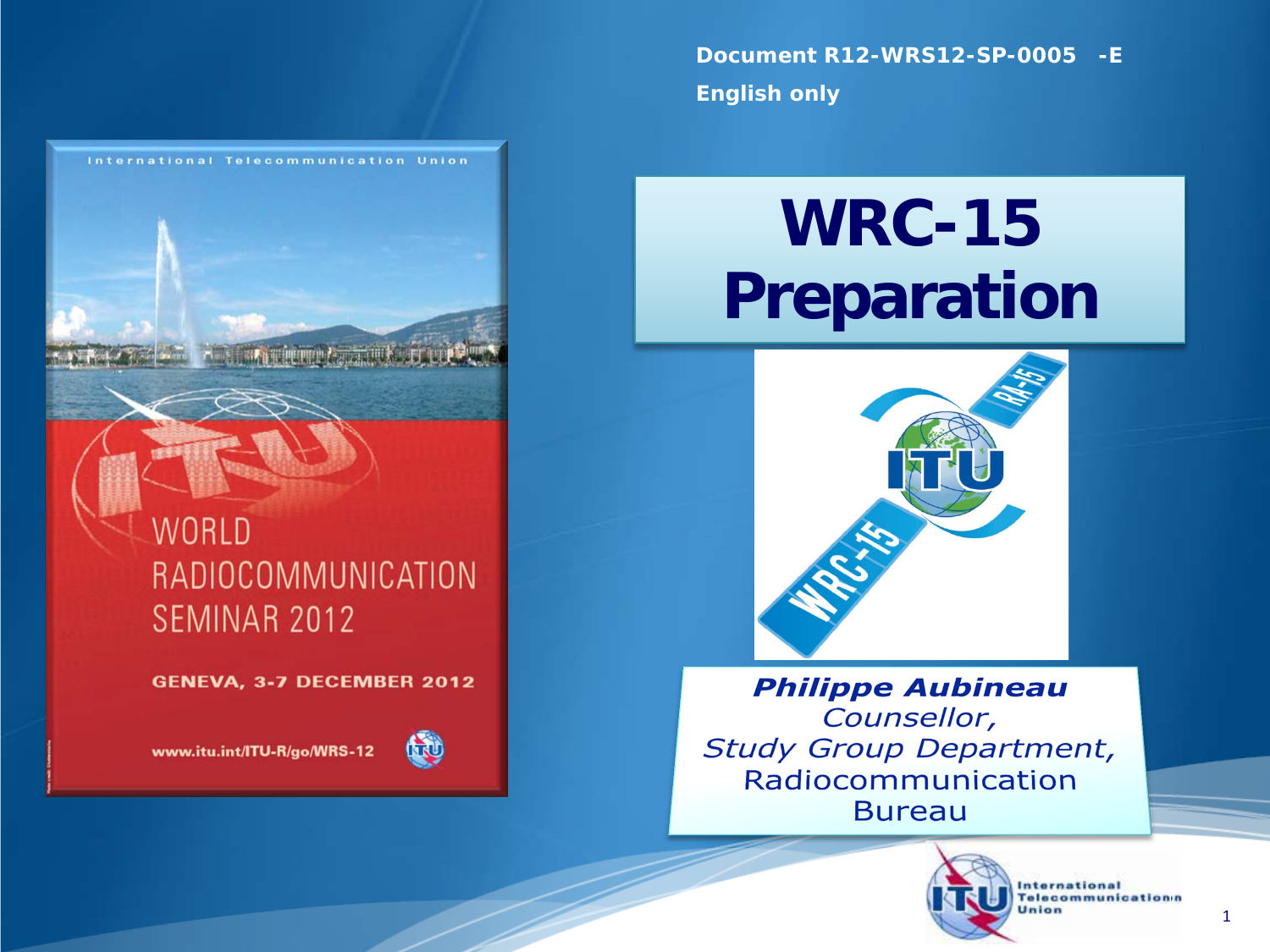<span id="page-1-0"></span>



# **Contents [Part](#page-2-0) I – Overview of the WRC process [Part II](#page-4-0) – ITU preparations for WRC-15 [Part III](#page-10-0) – Regional preparations for WRC-15 [Part IV](#page-16-0) – Topics on the WRC-15 Agenda**

#### **[Additional Information](#page-26-0)**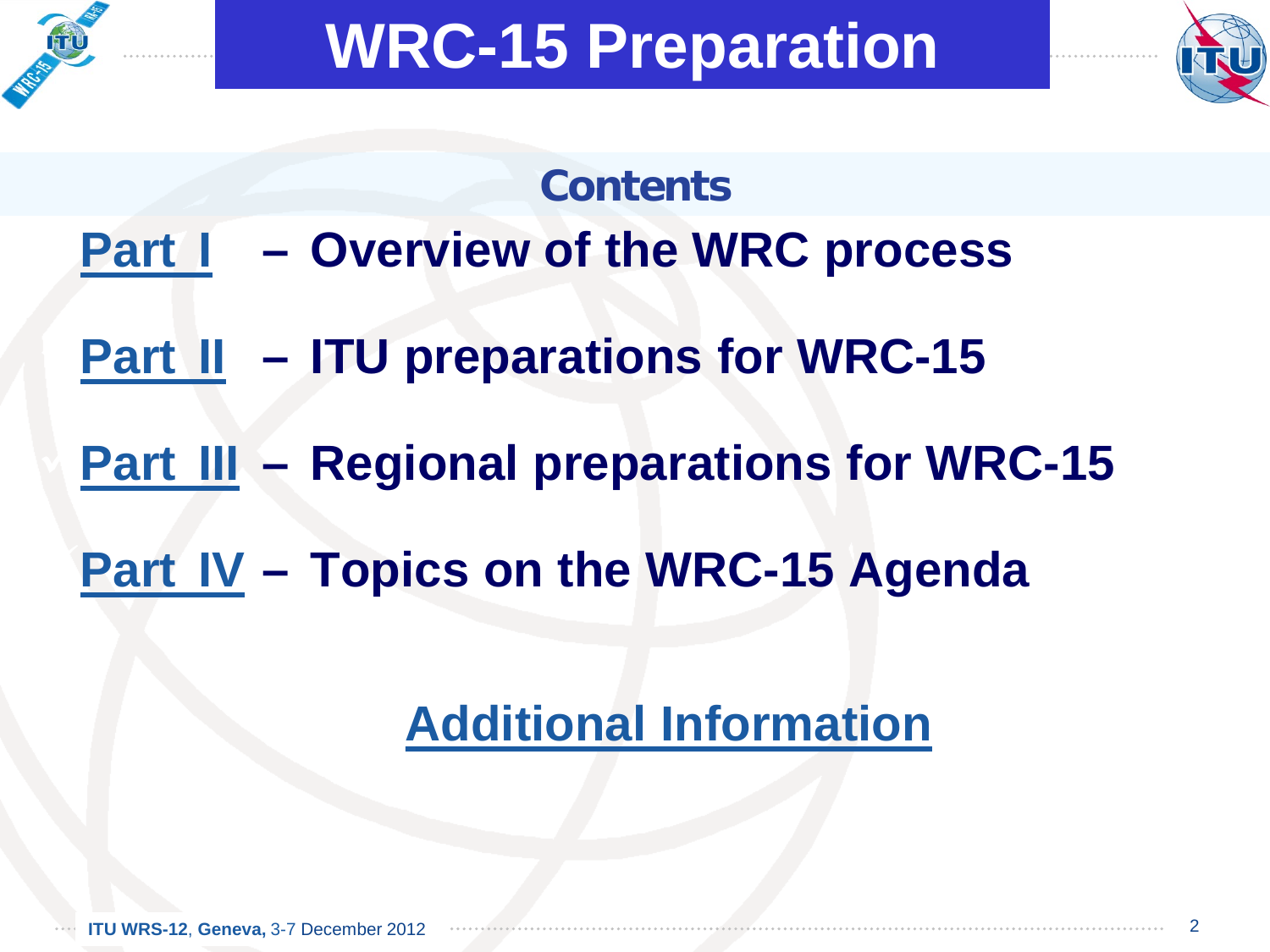<span id="page-2-0"></span>

## **The WRC Process**

#### Agenda: in WRC Res, finalized in Council Res



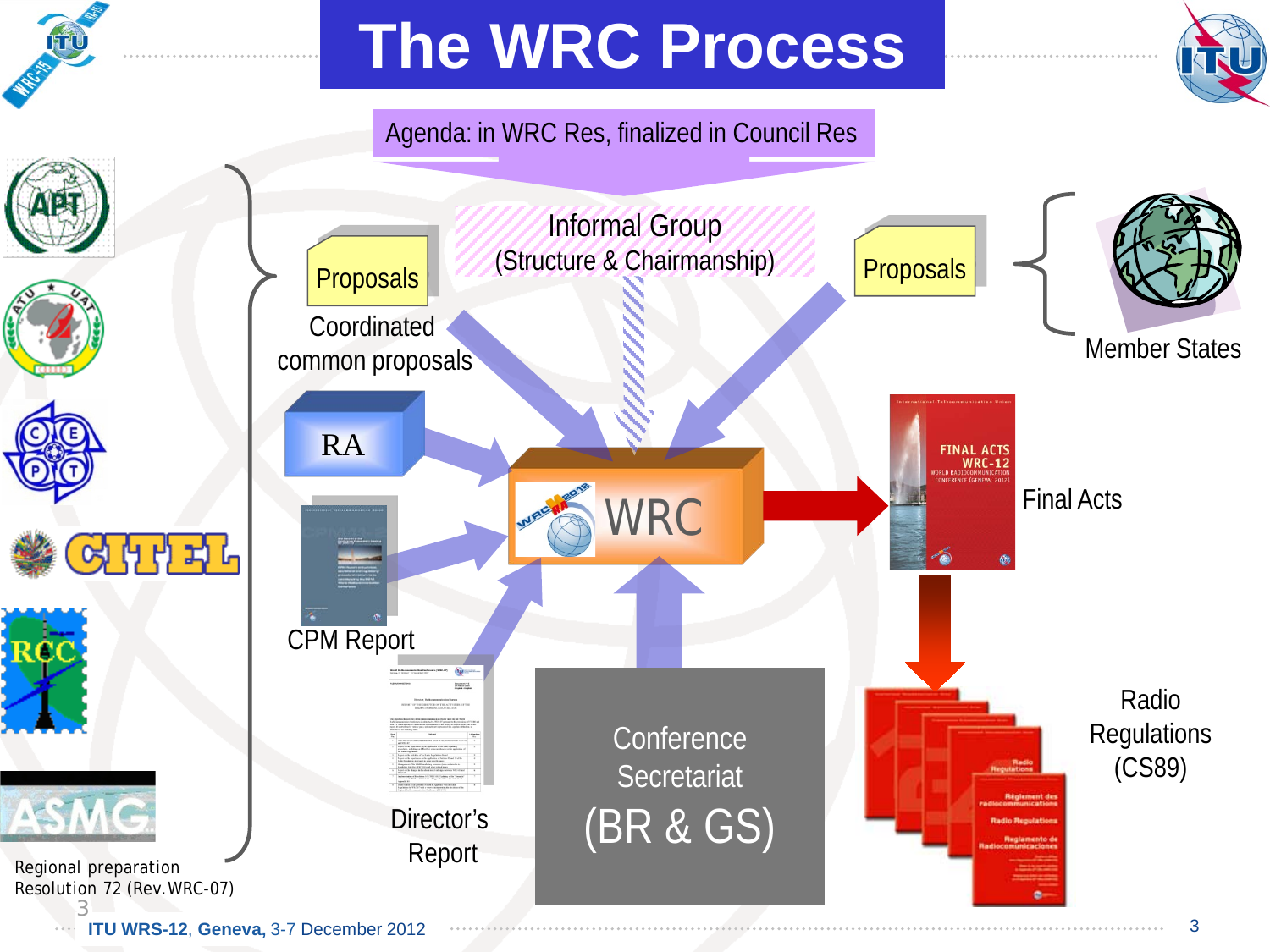<span id="page-3-0"></span>

**WRC Purposes**



#### **Updates the Radio Regulations (CS 89)** *(treaty status)* **Radio**

• **Spectrum Allocation**



- **Coordination and Notification procedures**
- **Administrative and operational procedures**

## **Adopts Resolutions**

**Held every 3-4 years (CS 90)**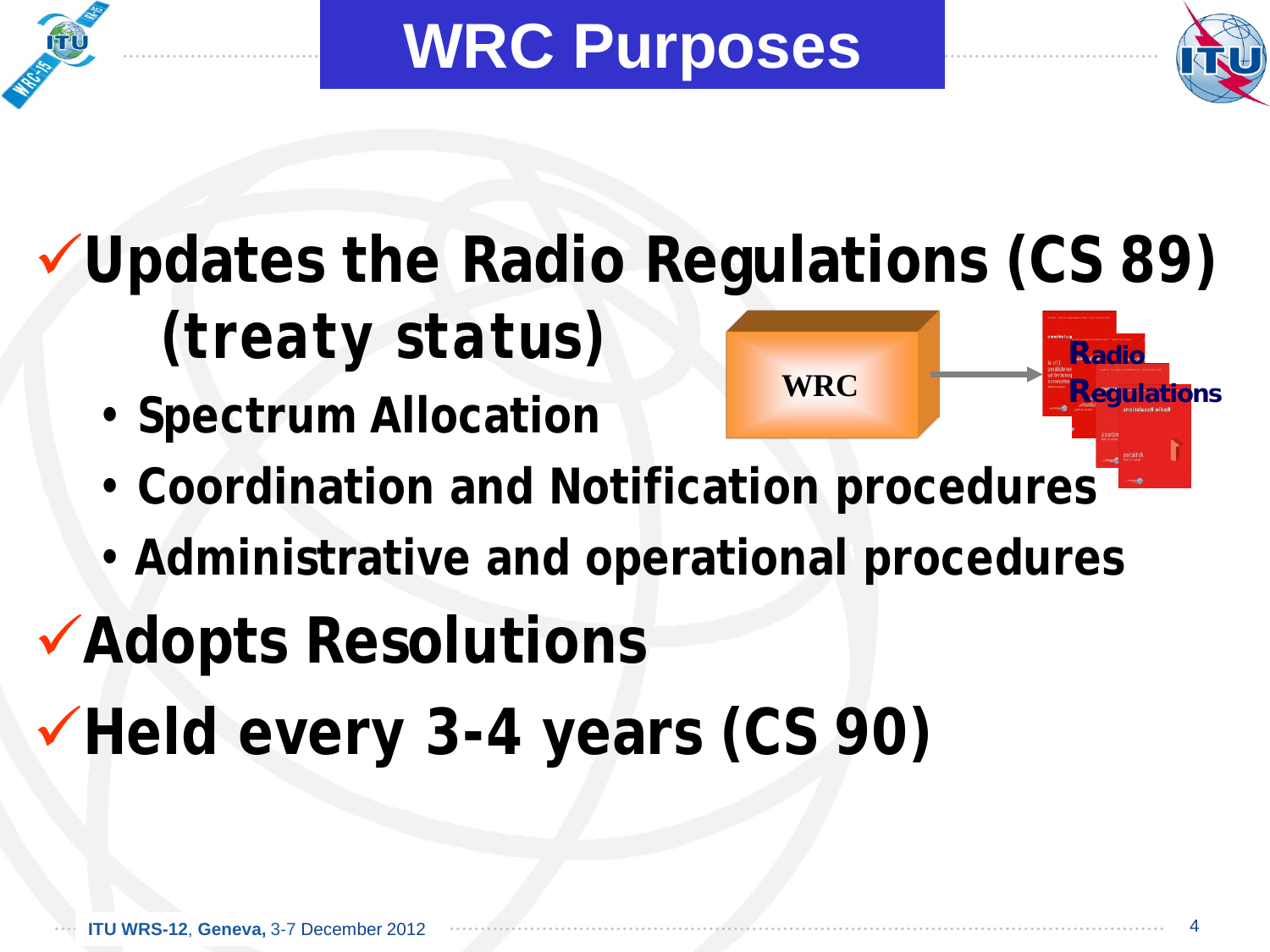<span id="page-4-0"></span>



#### **Contents**

- **[Part](#page-1-0) I – Overview of the WRC process**
	- **[Part II](#page-5-0) – ITU preparations for WRC-15**
	- **[Part III](#page-10-0) – Regional preparations for WRC-15**
	- **[Part IV](#page-16-0) – Topics on the WRC-15 Agenda**

### **[Additional Information](#page-26-0)**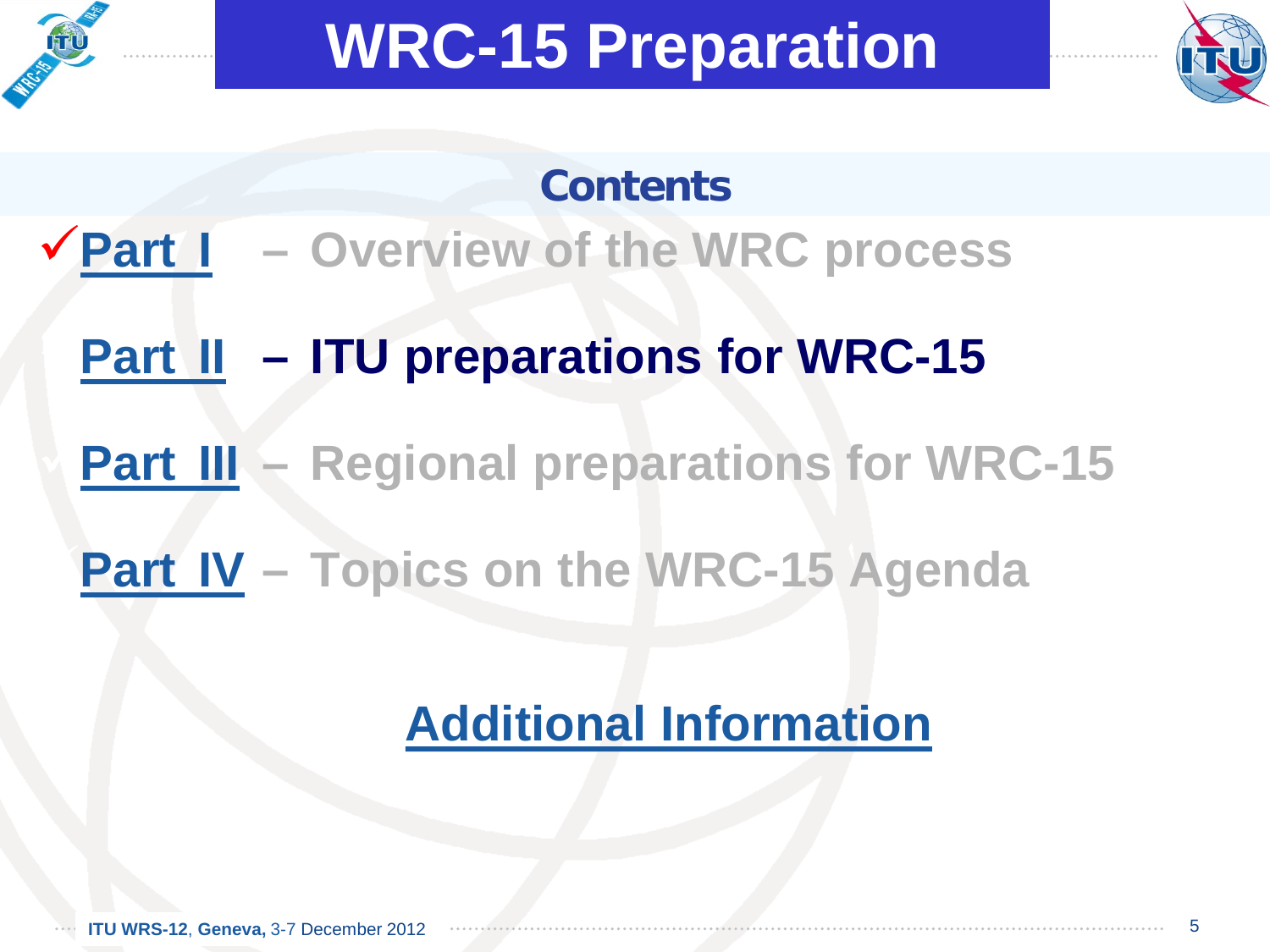<span id="page-5-0"></span>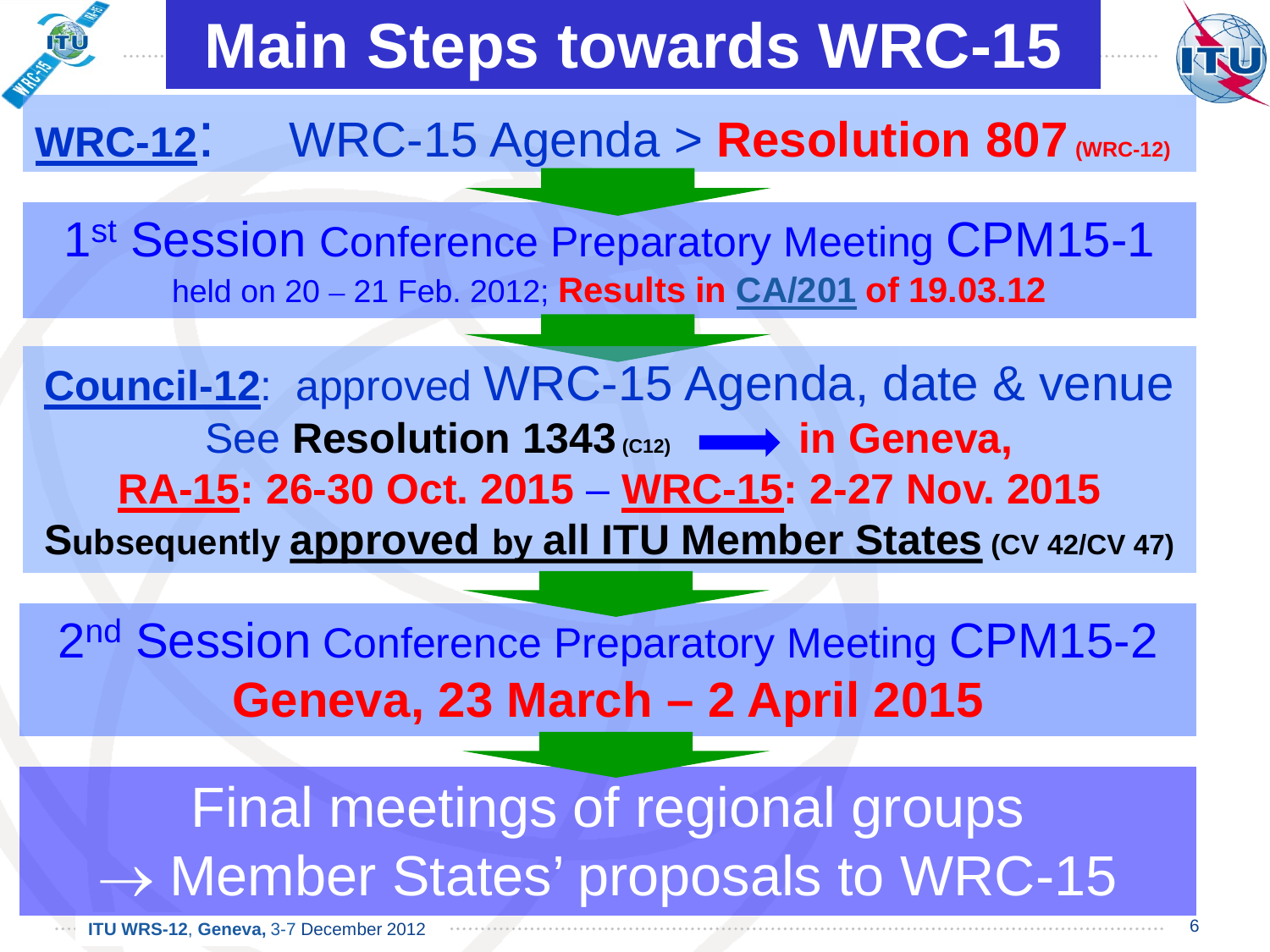# **WRC-15 Preparation Stages (1/3)**



- **1***. 1st Session of the CPM-15 (CPM15-1):* **(Organised in accordance with Res. ITU-R 2-6)**
- **Define framework of the preparatory studies and structure of draft CPM Report (Chapter Rapporteurs)**
- **Identify ITU-R Responsible & Concerned Groups for each WRC-15 Agenda Item, in addition to the Special Committee** ⇒ **8 existing Working Parties + JTG 4-5-6-7 (ai 1.1 & 1.2)**
- **2.** *Study of the WRC-15 agenda items at:*

**Situation as of today**

**Meetings of ITU-R responsible & concerned groups (WPs/JTG)**

- ⇒ **Carry out the necessary technical/regulatory studies Development of new or revised ITU-R Rec. & Report(s)**
- ⇒ **Development of draft CPM texts**
	- **Propose method(s) of satisfying WRC-15 Agenda Items Prepare preliminary draft examples of regulatory texts**
- ⇒ **Submission of texts to the CPM Rapporteurs Q3 of 2014, about 14 months before WRC-15**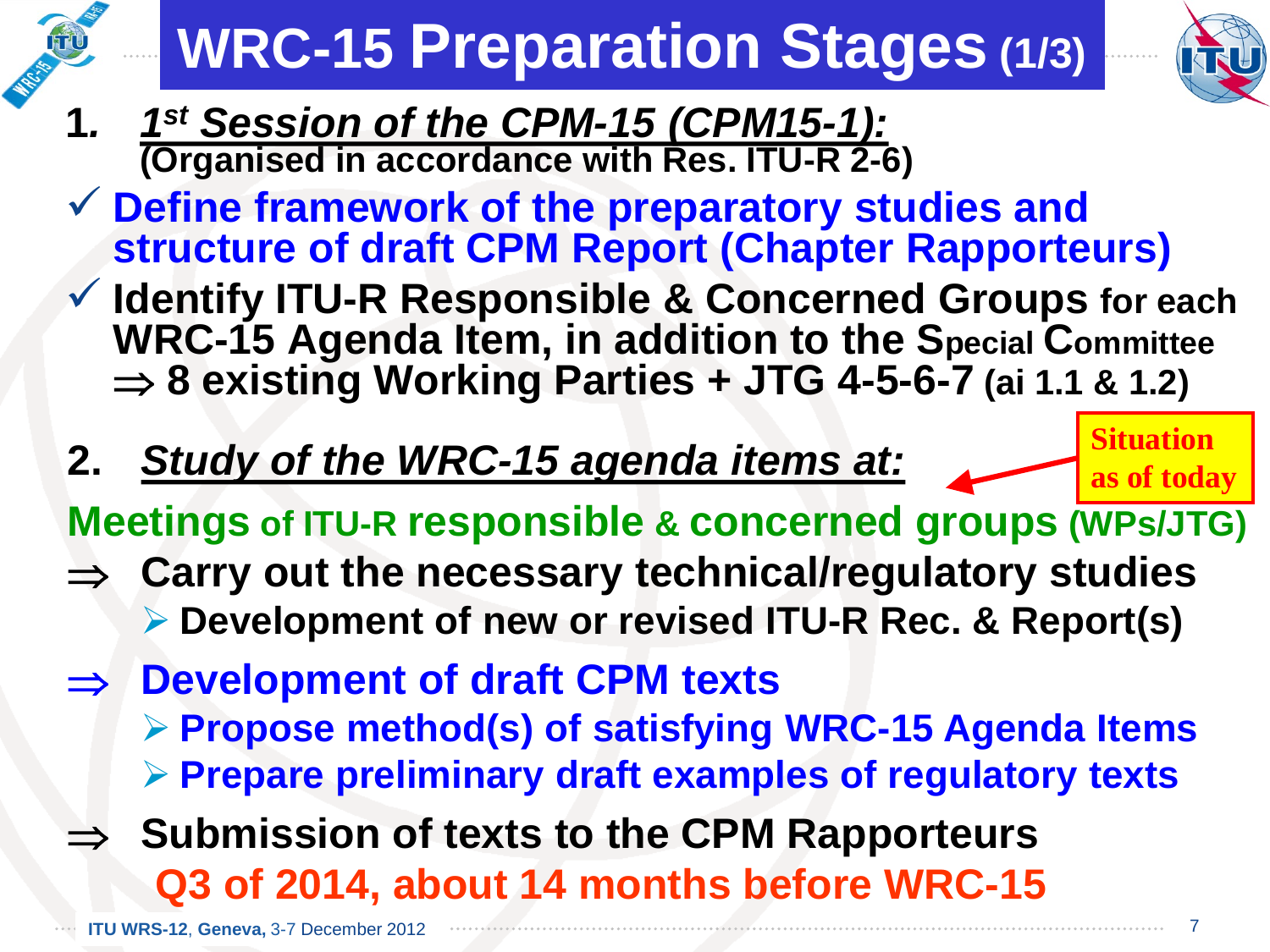



- **3.** *CPM Management Team meeting* **(Organised in accordance with Res. ITU-R 2-6) (CPM Steering Committee and Chairmen of Study Groups and Responsible Groups) Geneva, Q3 of 2014** ⇒ **prepare the draft CPM Report to WRC-15**
- **4.** *Special Committee on Regulatory/Procedural matters meeting*

**Geneva, Q4 of 2014**

- ⇒ **review regulatory/procedural parts of the draft CPM Report**
- ⇒ **prepare a report to the CPM15-2 based on:**
	- **- Results of studies of the SC Working Party**
	- **- Extracts from the draft CPM Report**
	- **- Contributions from ITU-R membership**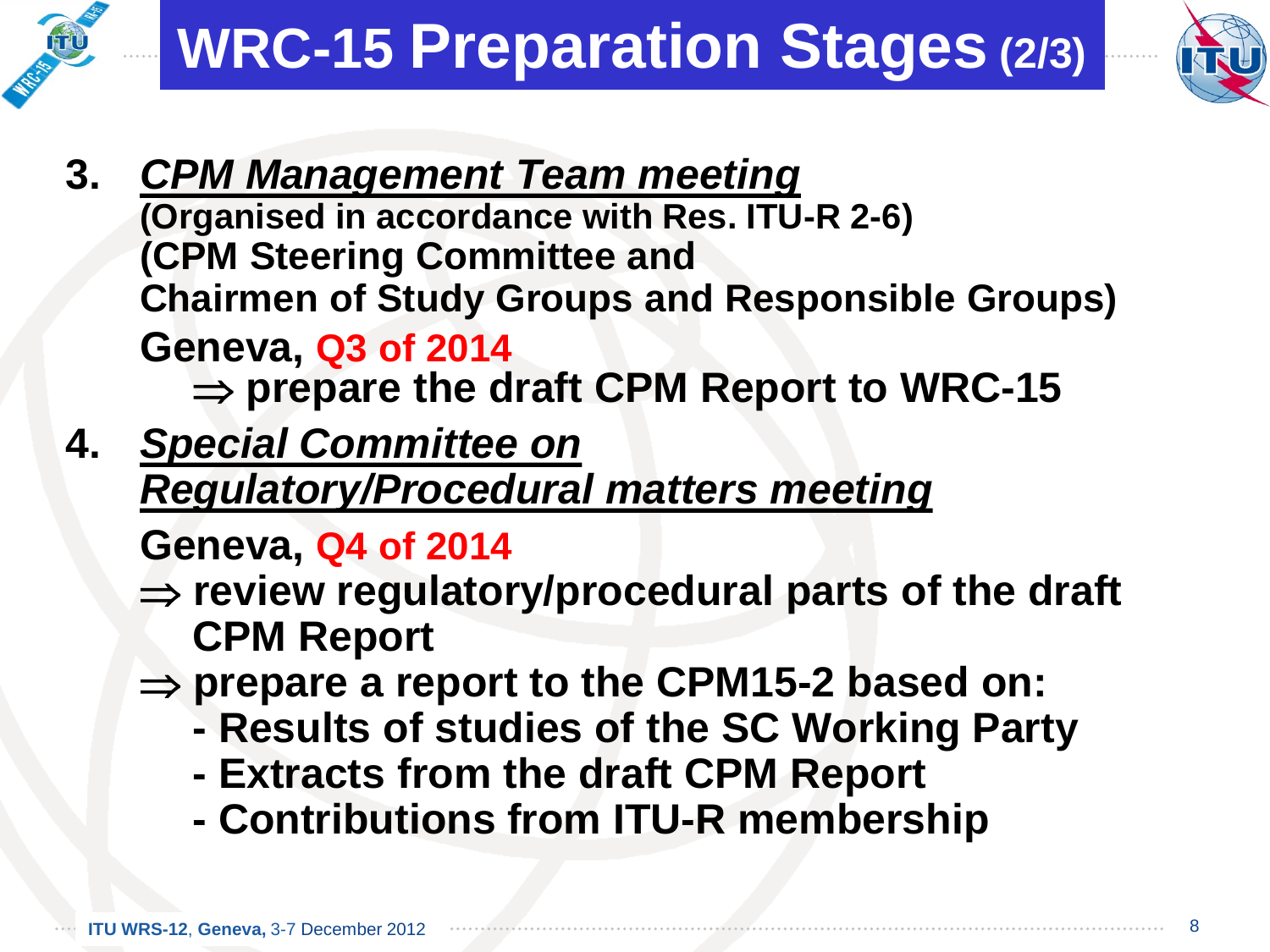



- **5.** *2nd Conference Preparatory Meeting (CPM15-2)* **(Organised in accordance with Res. ITU-R 2-6)**
	- ⇒ **Geneva, 23 March – 2 April 2015, >6 months before WRC-15**
	- ⇒ **prepare consolidated CPM Report to WRC-15, using:**
		- **- the draft CPM Report**
		- **- the Report of the Special Committee**
		- **- Contributions from ITU-R membership**
	- ⇒ **Consider the preliminary BR Dir. Report to WRC-15**
- **6.** *RADIOCOMMUNICATION ASSEMBLY 2015 (RA-15):* **Geneva, 26 – 30 October 2015**
- **7.** *WORLD RADIOCOMMUNICATION CONFERENCE 2015 (WRC-15)* **Geneva, 2 – 27 November 2015**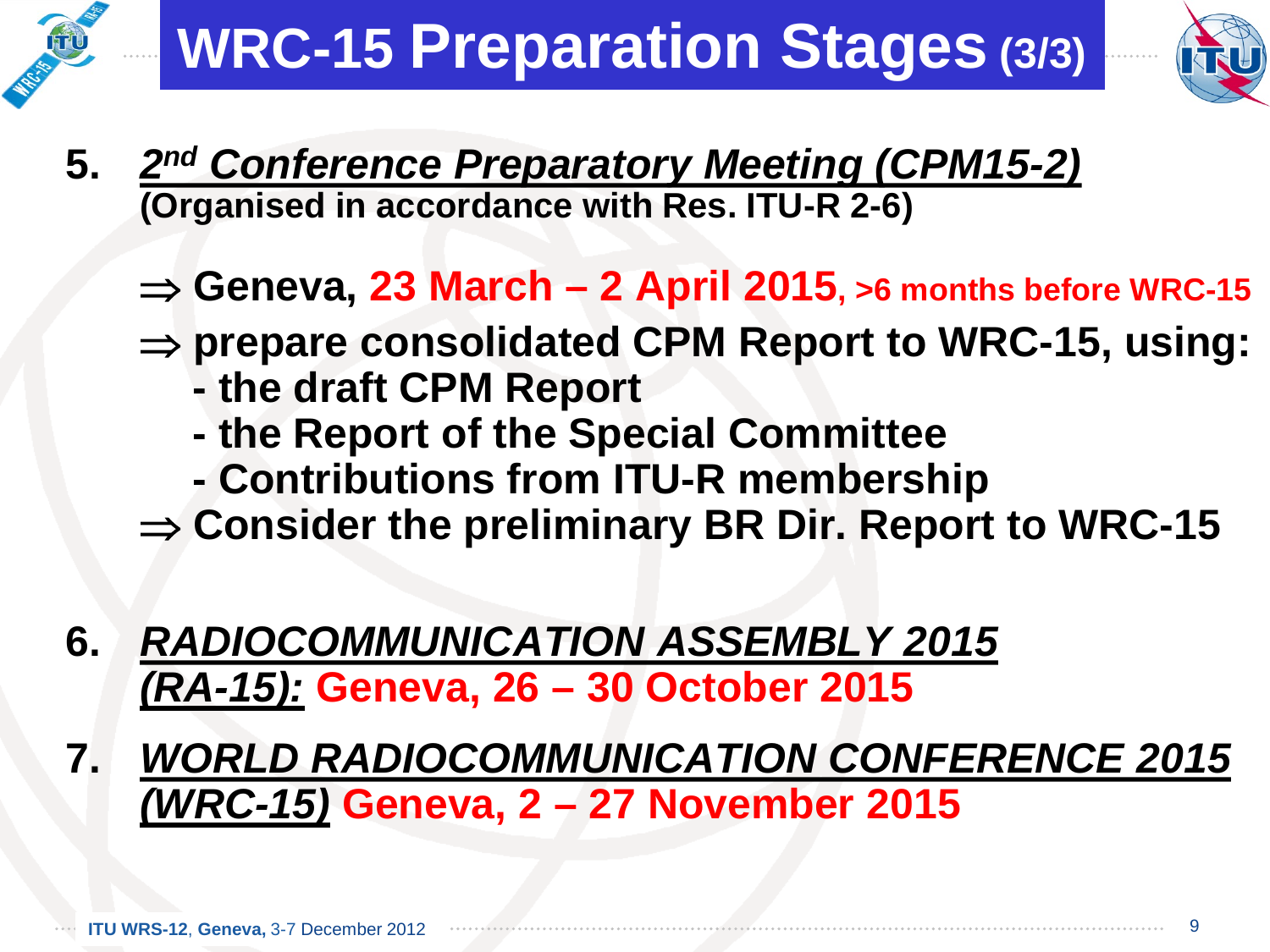## **Timetable towards WRC-15**



| <b>February - December</b><br>2012                                                         | January - December<br>2013                                                                                                                                                                                                                                              | January - December<br>2014                                                                             | January - September<br>2015                    | 26-30 Oct.<br>2015 | 2-27 Nov.<br>2015 |
|--------------------------------------------------------------------------------------------|-------------------------------------------------------------------------------------------------------------------------------------------------------------------------------------------------------------------------------------------------------------------------|--------------------------------------------------------------------------------------------------------|------------------------------------------------|--------------------|-------------------|
| CPM15-1<br>20-21 Feb.                                                                      | SC-WP<br>Q4<br>~ 2.5 years of studies<br>Meetings of Responsible Groups and Study Groups<br>21 Feb. 2012 $\rightarrow \rightarrow \rightarrow \rightarrow \rightarrow \rightarrow \rightarrow \rightarrow \rightarrow \rightarrow \rightarrow \rightarrow$ [Q3] of 2014 | <b>SC</b><br>[Q4]                                                                                      | <b>CPM15-2</b><br>$23/3 - 2/4$                 |                    |                   |
| CA/201<br><b>CPM 15-1</b><br><b>Results</b><br>19 Mar.<br>$[CPM-15]$<br><b>Streering</b> ] | <b>Situation</b><br>as of today<br>[CPM-15<br><b>Streering</b>                                                                                                                                                                                                          | <b>Deadline</b><br>for draft<br><b>CPM</b> texts<br>[Q3]<br><b>CPM-15</b><br>Management<br>Team $[Q3]$ |                                                | ഥ<br>RA-           | ഥ<br>WRC-         |
|                                                                                            | <b>ITU Workshop</b><br>On WRC-15<br>Prep. $(Q4)$                                                                                                                                                                                                                        | <b>ITU Workshop</b><br>On WRC-15<br>Prep. [Q4]                                                         | <b>ITU Workshop</b><br>On WRC-15<br>Prep. [Q3] |                    |                   |
| C-12, 4-13 Jul<br><b>WRC-15</b><br>Agenda                                                  |                                                                                                                                                                                                                                                                         | Publication<br><b>Draft CPM</b><br>Report [Q4]                                                         | Publication<br><b>CPM Report</b><br>to WRC-15  |                    |                   |

FU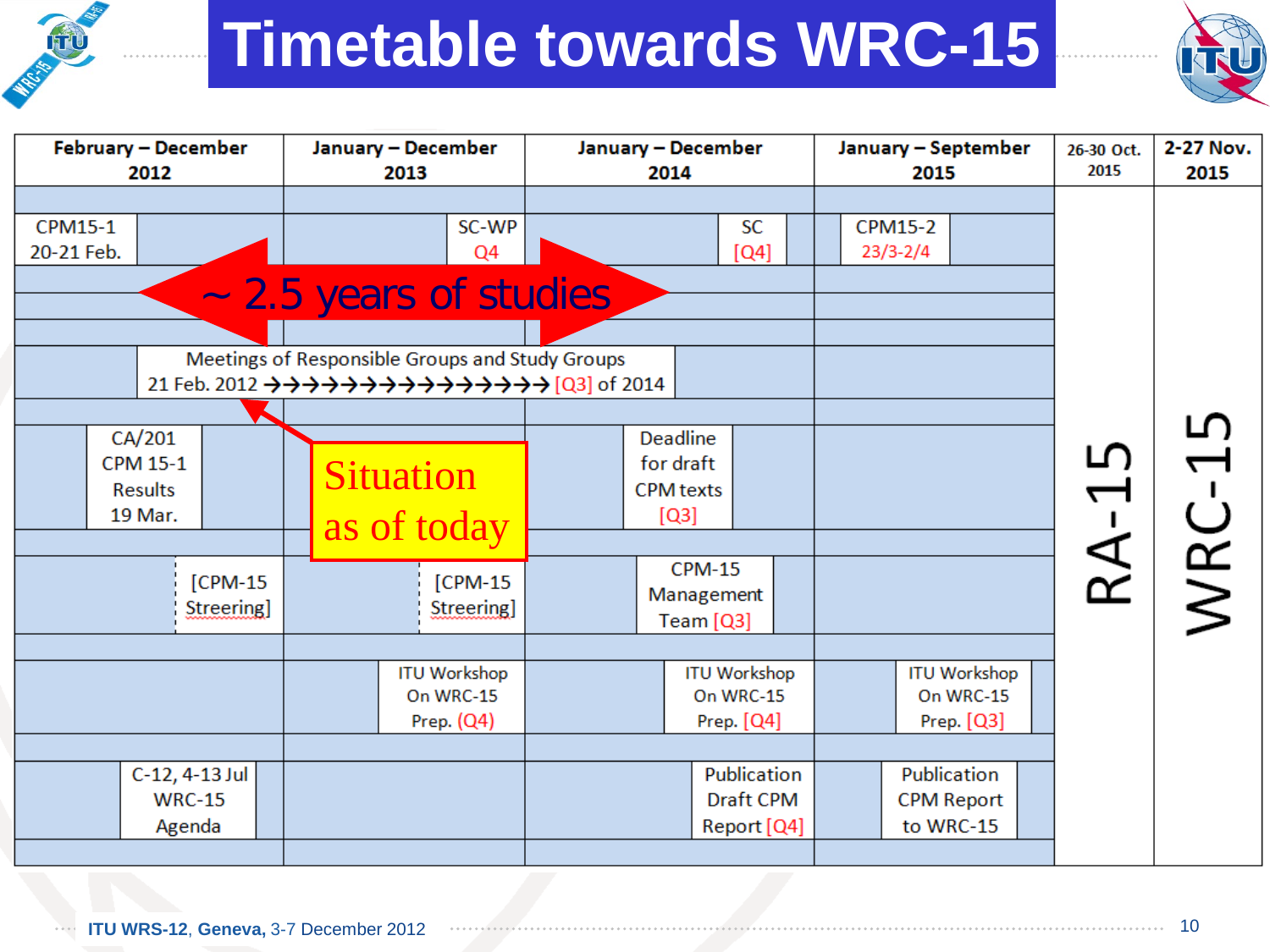<span id="page-10-0"></span>



#### **Contents**

- **[Part](#page-1-0) I – Overview of the WRC process**
- **[Part II](#page-4-0) – ITU preparations for WRC-15**
	- **[Part III](#page-11-0) – Regional preparations for WRC-15**
	- **[Part IV](#page-16-0) – Topics on the WRC-15 Agenda**

### **[Additional Information](#page-26-0)**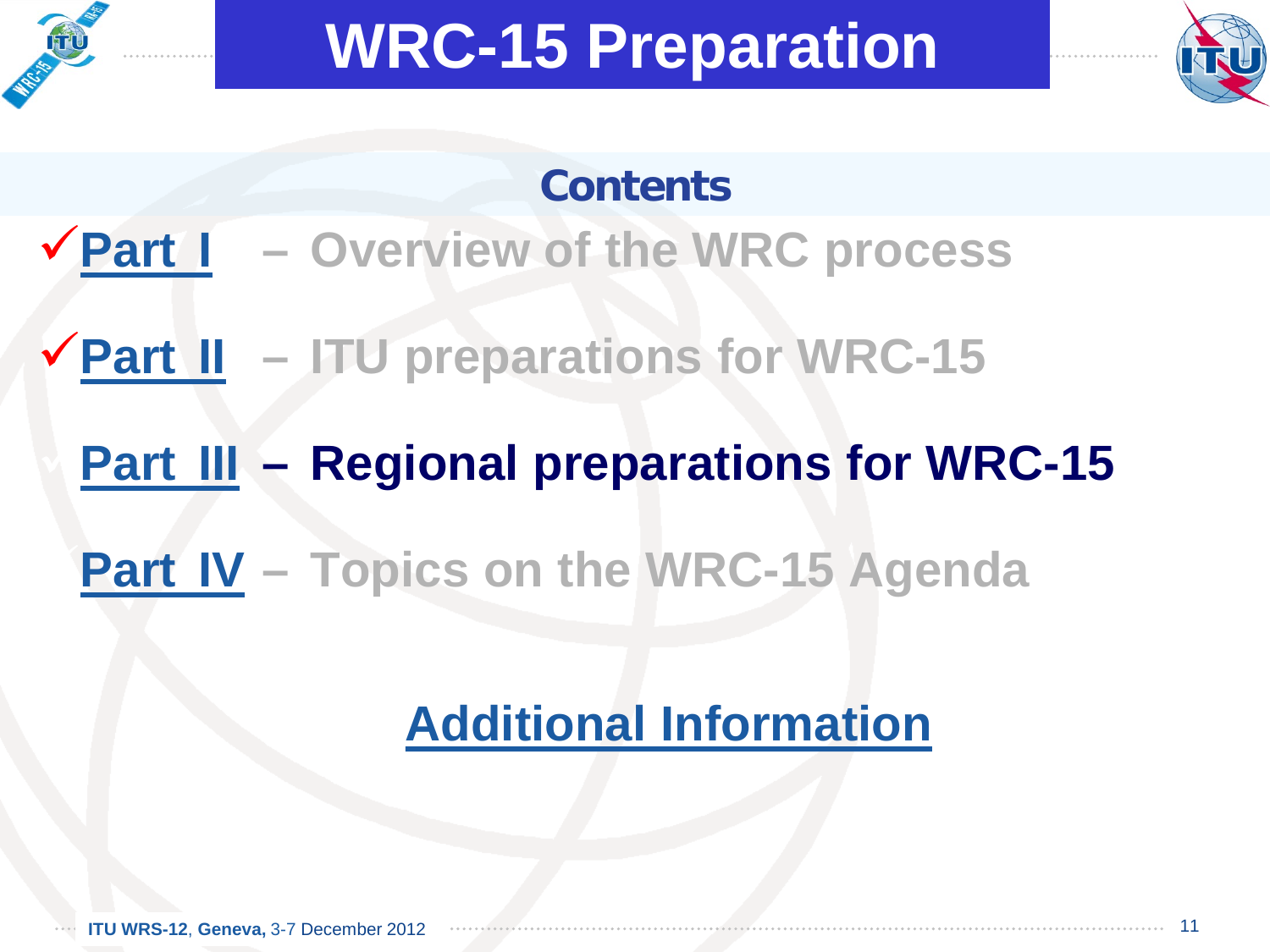## **Regional preparation for WRC-15**



#### <span id="page-11-0"></span>Resolution 80 (Rev. Marrakesh, 2002)

"World radiocommunication conference process" Administrations of ITU membership encouraged to:

- $\triangleright$  Plan WRC preparations on the basis of 2 consecutive WRCs;
- $\triangleright$  Harmonize regional common proposals for WRC;
- Formally/informally collaborate with a view to resolving differences on WRC agenda items (a.i.);
- $\triangleright$  Indicate for proposed WRC a.i., the possible financial implications on the BR (ITU-R studies and BR implementation).

### Resolution 72 (Rev. WRC-07)

"World and regional preparations for world radiocommunication conferences" *resolves* to invite the regional groups to continue their preparations for WRCs, including the possible convening of joint meetings of regional groups formally and informally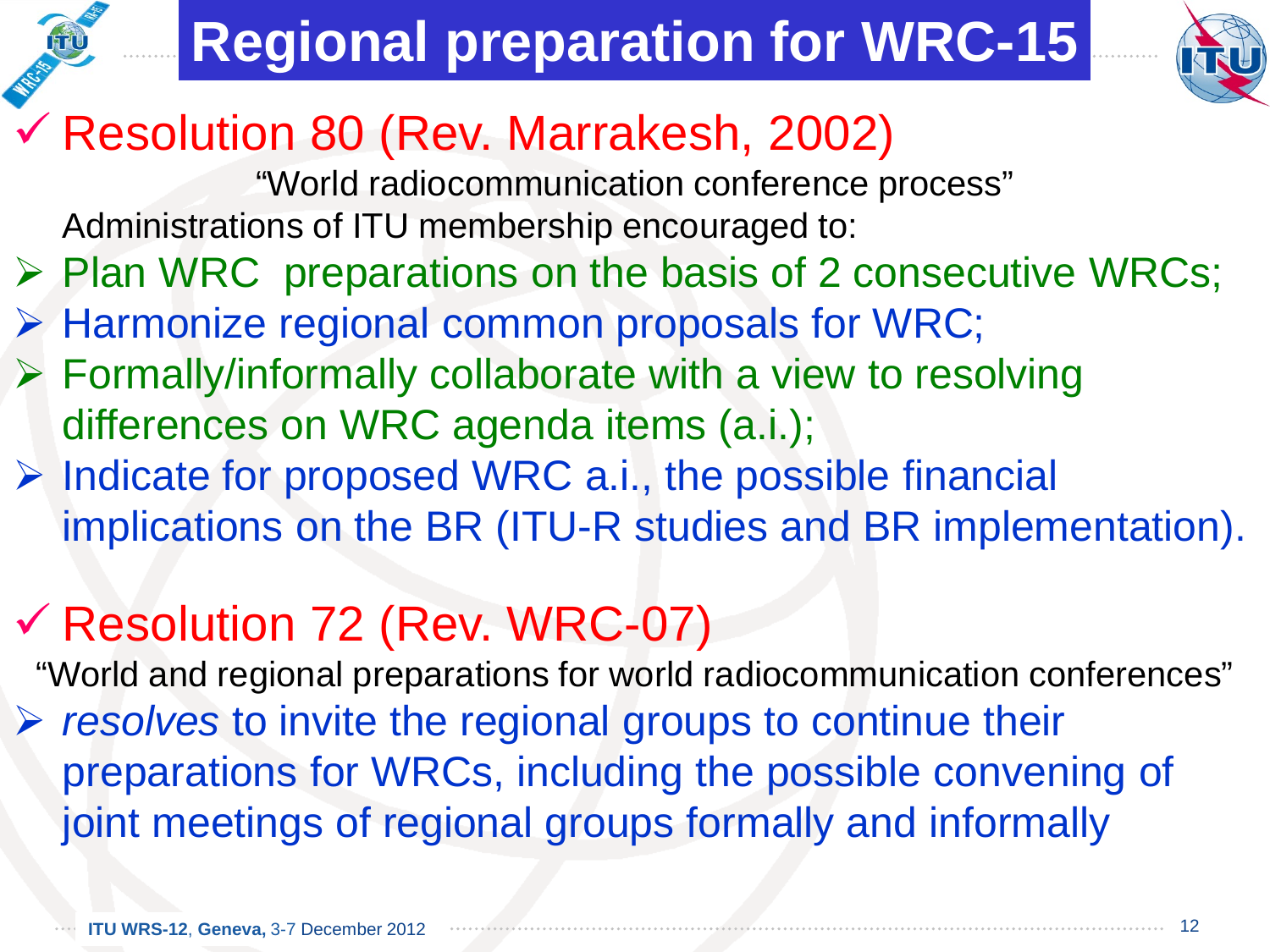## **Main regional groups**



 $\checkmark$ Six main regional groups:

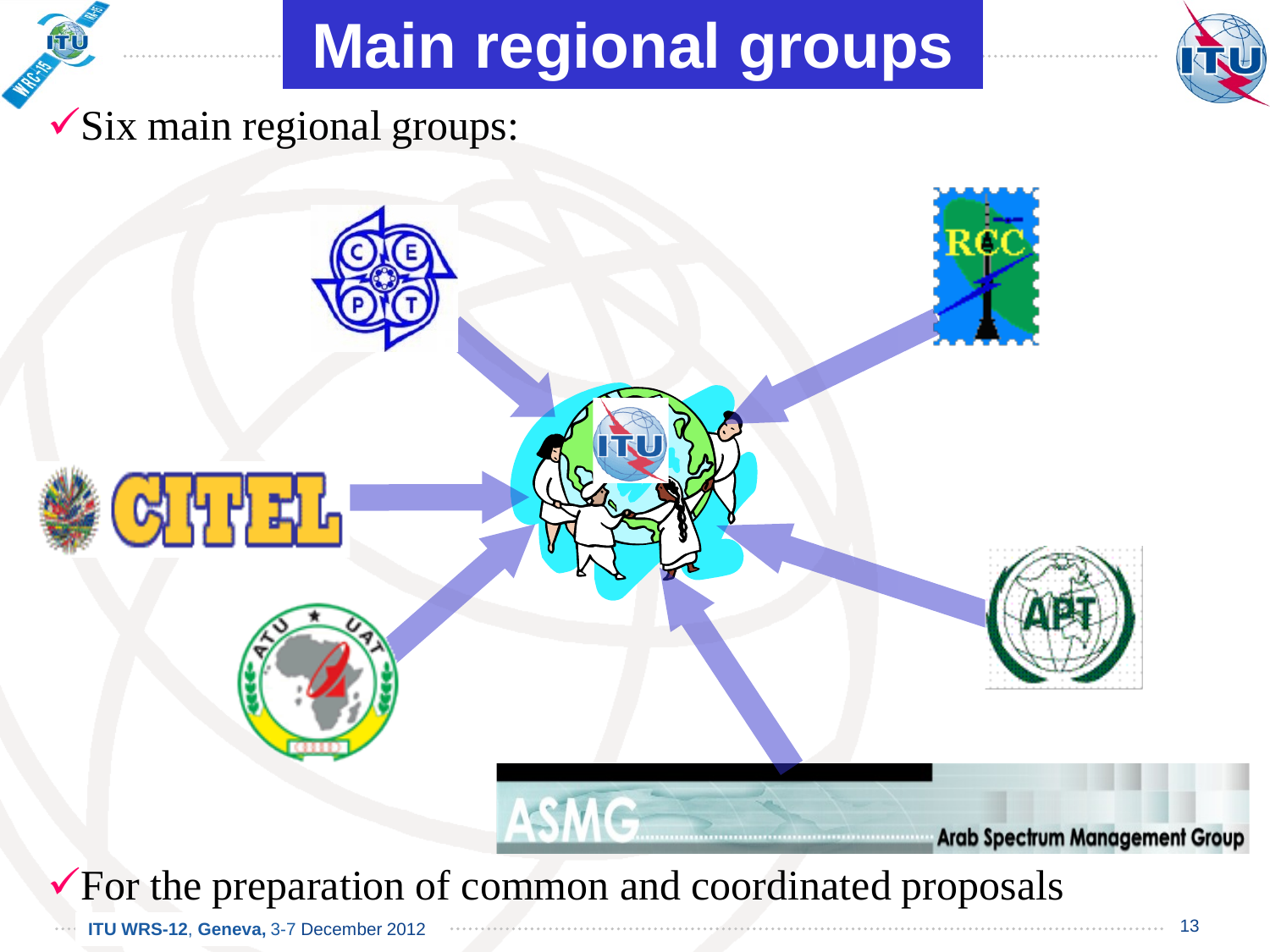#### **WRC Regional Preparation** Preparation of common & coordinated proposals (Res. 72 (Rev. WRC-07)) •APG15-1, 10-11 September 2012, Da Nang, S.R. Viet Nam •**APG15-2, [July 2012] Asia Pacific Telecommunity** •**1st meeting, [Early 2013] Example 2016** Arab Spectrum Management Group •**1st meeting, [February 2013]African Telecommunications Union** •CPG15-1, 16 – 18 April 2012, Mainz, Germany •**CPG15-2, 22-25 January 2013, Luxembourg European Conference of Postal and Telecommunications Administrations** •XX PCC.II, 22-27 October 2012, Mexico City, Mexico •**XIX PCC.II, [8-12 April 2013] Inter-American Telecommunication Commission** •COMs/WG1, 21-25 May 2012, Moscow, Russian Federation

•**WG2, 17-21 December 2012, Kiev, Ukraine**

**ITU WRS-12, Geneva, 3-7 December 2012 Regional Commonwealth in the field of Communications**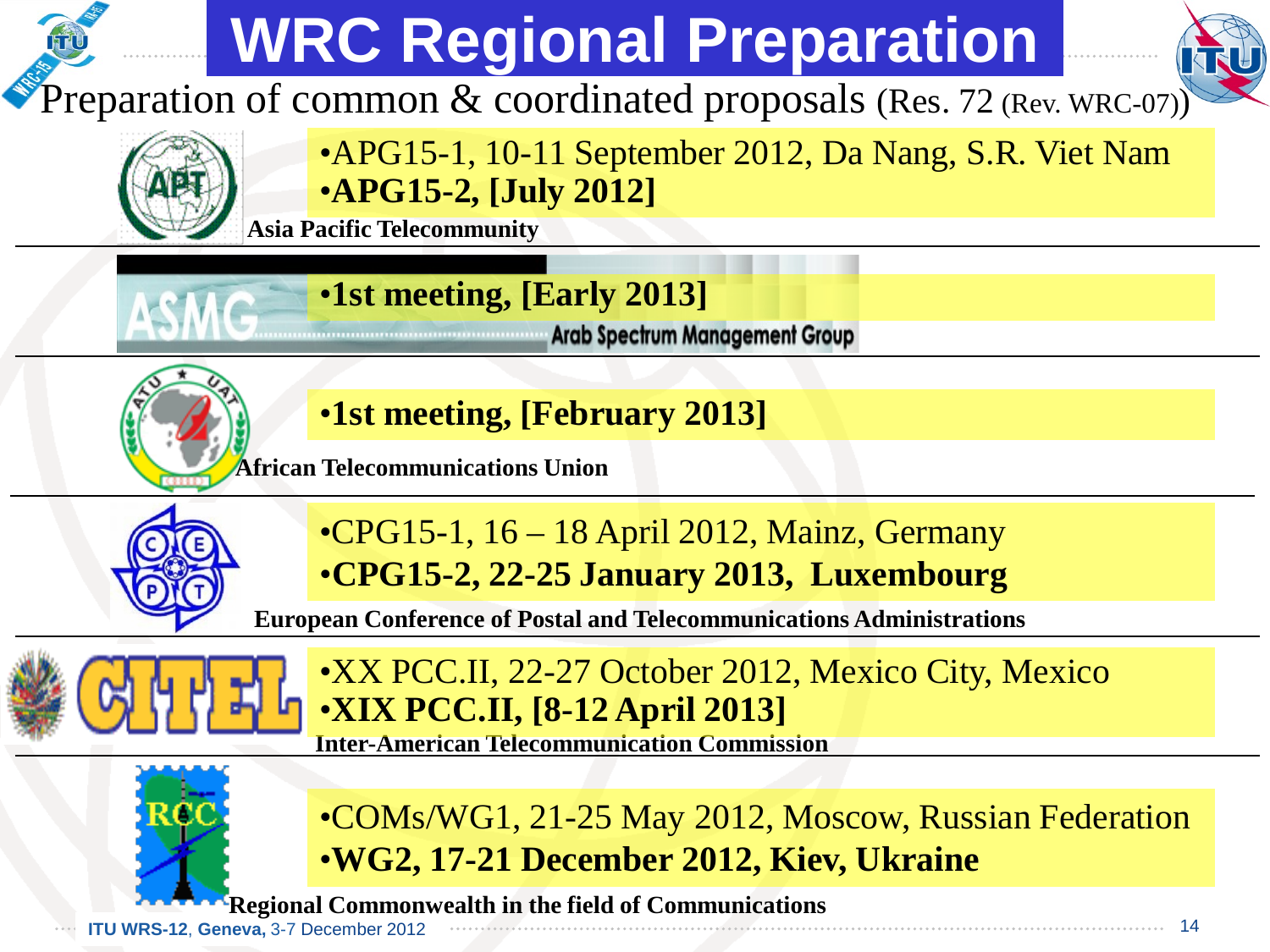|                                                                                                                                                        | <b>ITU Inter-Regional Workshops</b>                                                                                                                                                                                                                                                                               |  |  |  |  |
|--------------------------------------------------------------------------------------------------------------------------------------------------------|-------------------------------------------------------------------------------------------------------------------------------------------------------------------------------------------------------------------------------------------------------------------------------------------------------------------|--|--|--|--|
|                                                                                                                                                        | on WRC-15 Preparation                                                                                                                                                                                                                                                                                             |  |  |  |  |
| $\mathbf{I}^{\mathrm{st}}$<br><b>Meeting,</b><br>Q4 of<br>$2013$ <sup>*</sup>                                                                          | • To be scheduled halfway through the preparatory cycle<br>$\Rightarrow$ Presentation and review of the on-going preparatory<br>studies of the ITU-R responsible groups for CPM-15<br>$\Rightarrow$ Presentation of the organization, preliminary views,<br>draft priorities and positions of the regional groups |  |  |  |  |
| $\lceil 2^{nd} \rceil$<br><b>Meeting,</b><br>Q4 of<br>$2014$ <sup>*</sup>                                                                              | • To be scheduled few months prior to CPM15-2<br>$\Rightarrow$ Presentation of the Draft CPM Report to WRC-15<br>(explanation of the draft Methods to satisfy the<br><b>WRC-15 Agenda items)</b><br>$\Rightarrow$ Presentation and review of the regional groups' draft<br>views, positions and common proposals  |  |  |  |  |
| 3 <sup>rd</sup><br><b>Meeting</b><br>Q3 of<br>$2015$ <sup>*</sup>                                                                                      | • To be scheduled few months prior to WRC-15<br>$\Rightarrow$ Presentation of the CPM & Dir. Reports to WRC-15<br>$\Rightarrow$ Presentation and review of the regional groups' draft<br>views, positions and common proposals                                                                                    |  |  |  |  |
| * see the ITU-R Meetings schedule at http://www.itu.int/events/upcomingevents.asp?lang=en&sector=ITU-R<br><b>ITU WRS-12, Geneva, 3-7 December 2012</b> |                                                                                                                                                                                                                                                                                                                   |  |  |  |  |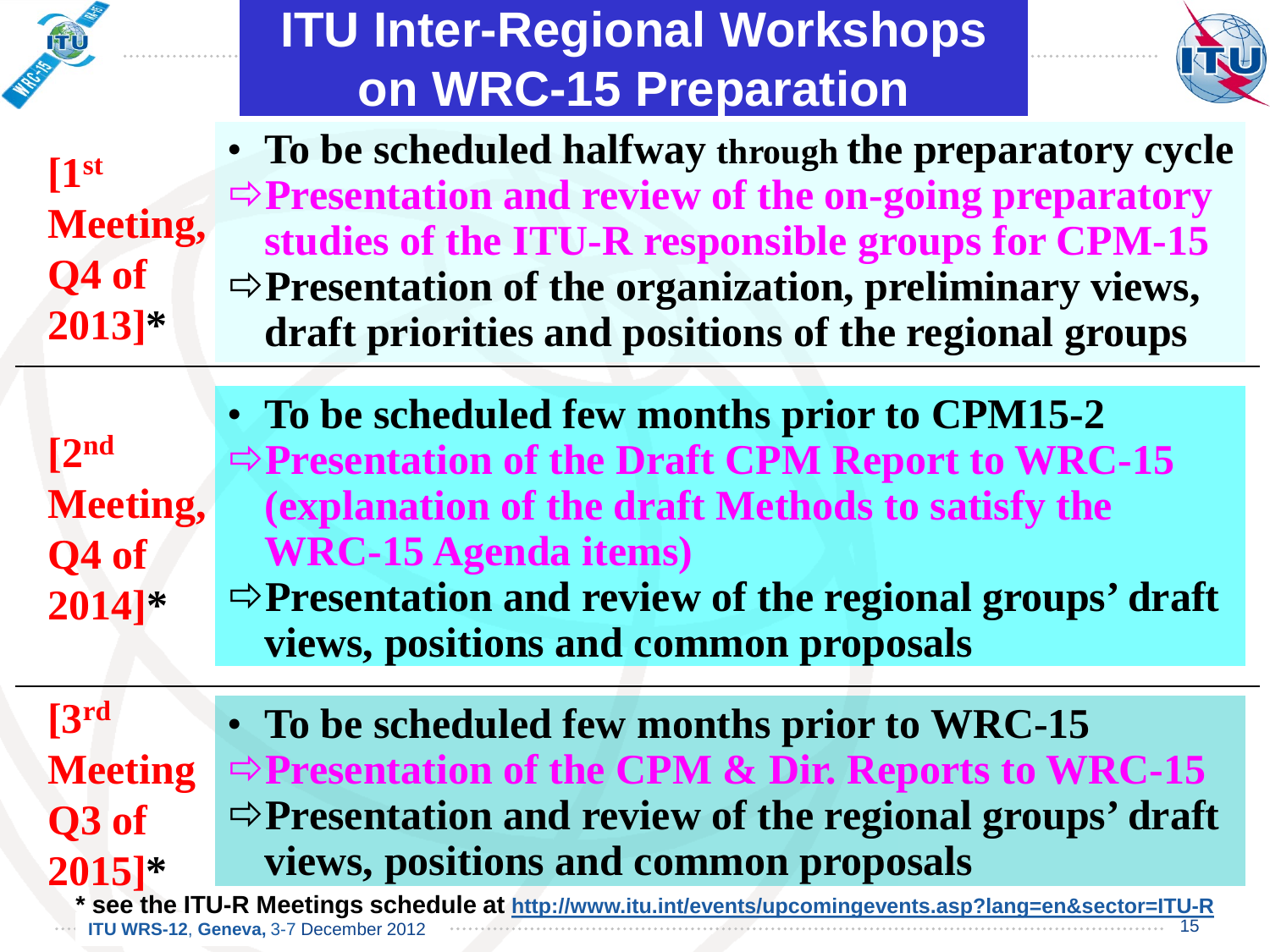

### **Meetings of regional groups & sub-groups (APT/APG, AMSG, ATU, CEPT/ECC/CPG, CITEL/PCC.II-WG, RCC/COMs-WG)**

### **BR World and Regional Seminars** ⇒**Provide progress status reports, informing about the development of ITU-R studies on all WRC-15 Agenda items**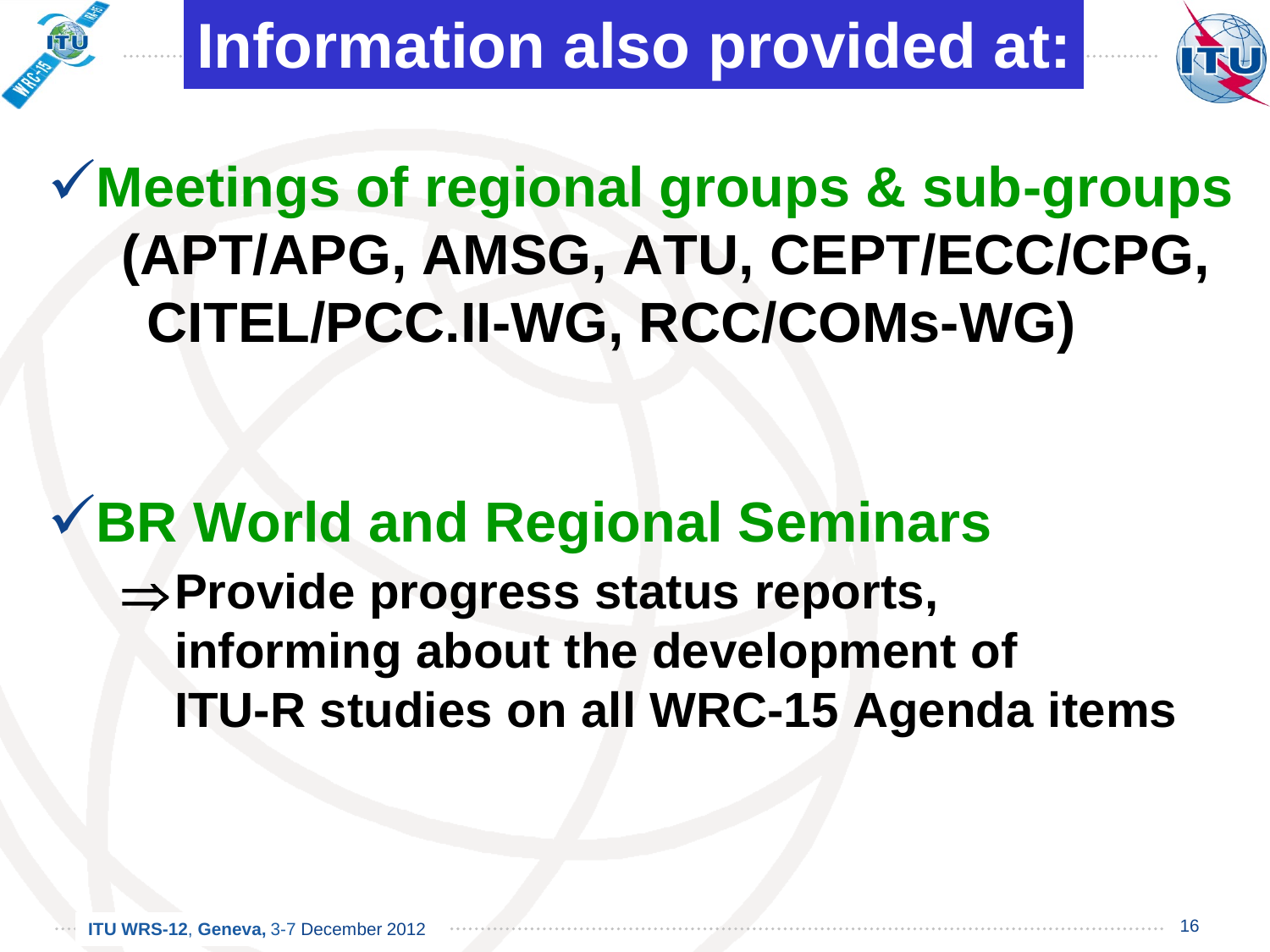<span id="page-16-0"></span>



#### **Contents**

- **[Part](#page-1-0) I – Overview of the WRC process**
- **[Part II](#page-4-0) – ITU preparations for WRC-15**
- **[Part III](#page-10-0) – Regional preparations for WRC-15**
	- **[Part IV](#page-17-0) – Topics on the WRC-15 Agenda**

### **[Additional Information](#page-26-0)**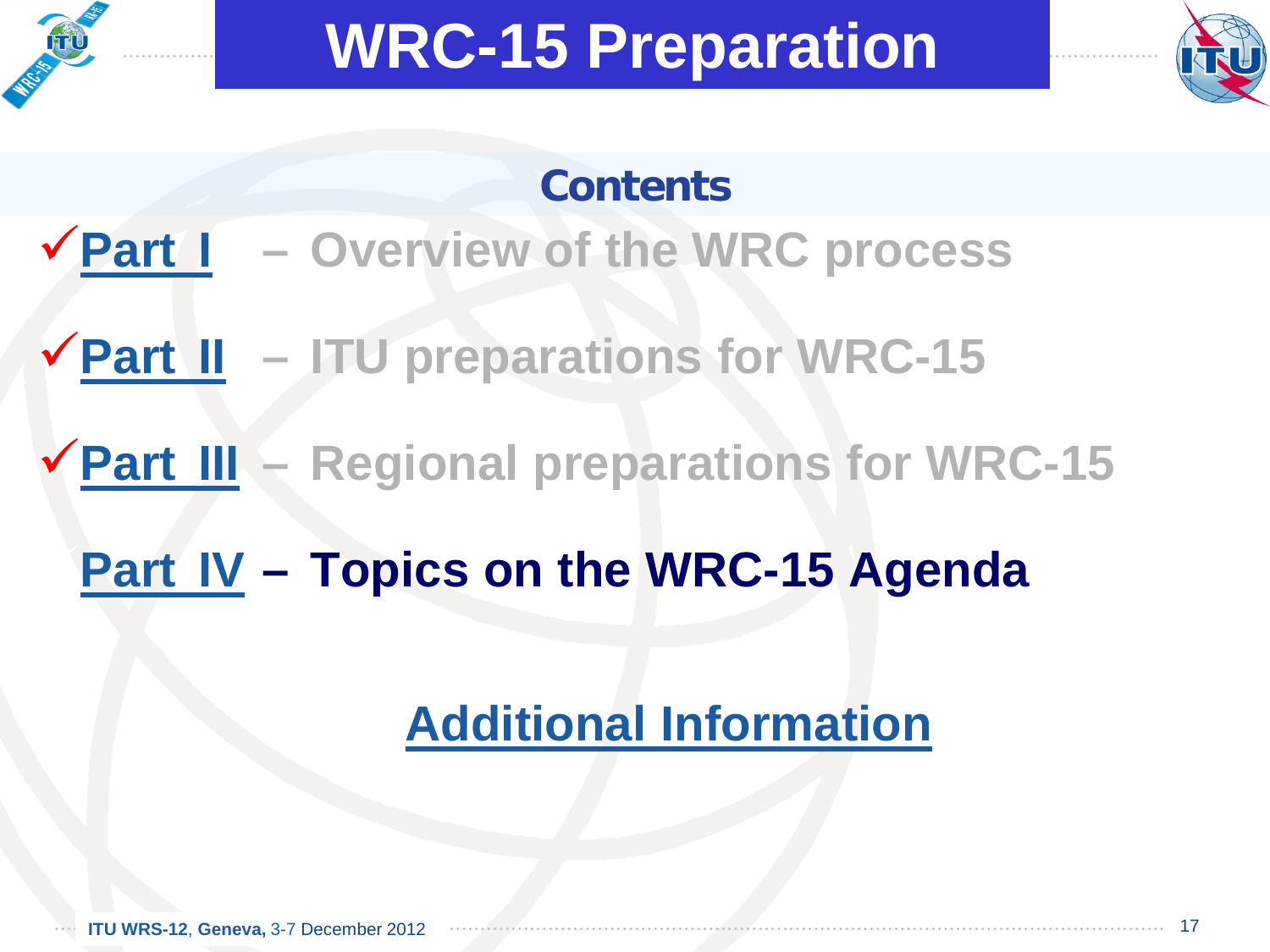<span id="page-17-0"></span>

# **Topics on WRC-15 Agenda (1/7)**



## **Broadband**



- **Additional spectrum for mobile BB applications (and band identification for IMT)**
	- **Use of the 700 MHz band in Region 1 by the mobile (with IMT Id.) and other services**



 **Additional spectrum for Broadband PPDR for a revision of Res. 646 (Rev. WRC-12)**

### **Amateur Radio for emergency**



**ITU WRS-12**, **Geneva,** 3-7 December 2012 **New 2ndary allocation at 5.25-5.45 MHz to bridge the propagation gap between 3.5 & 7.0 MHz amateur radio bands and maintain stable communication over various distances & 24 h/day, especially for use when providing emergency communications** 18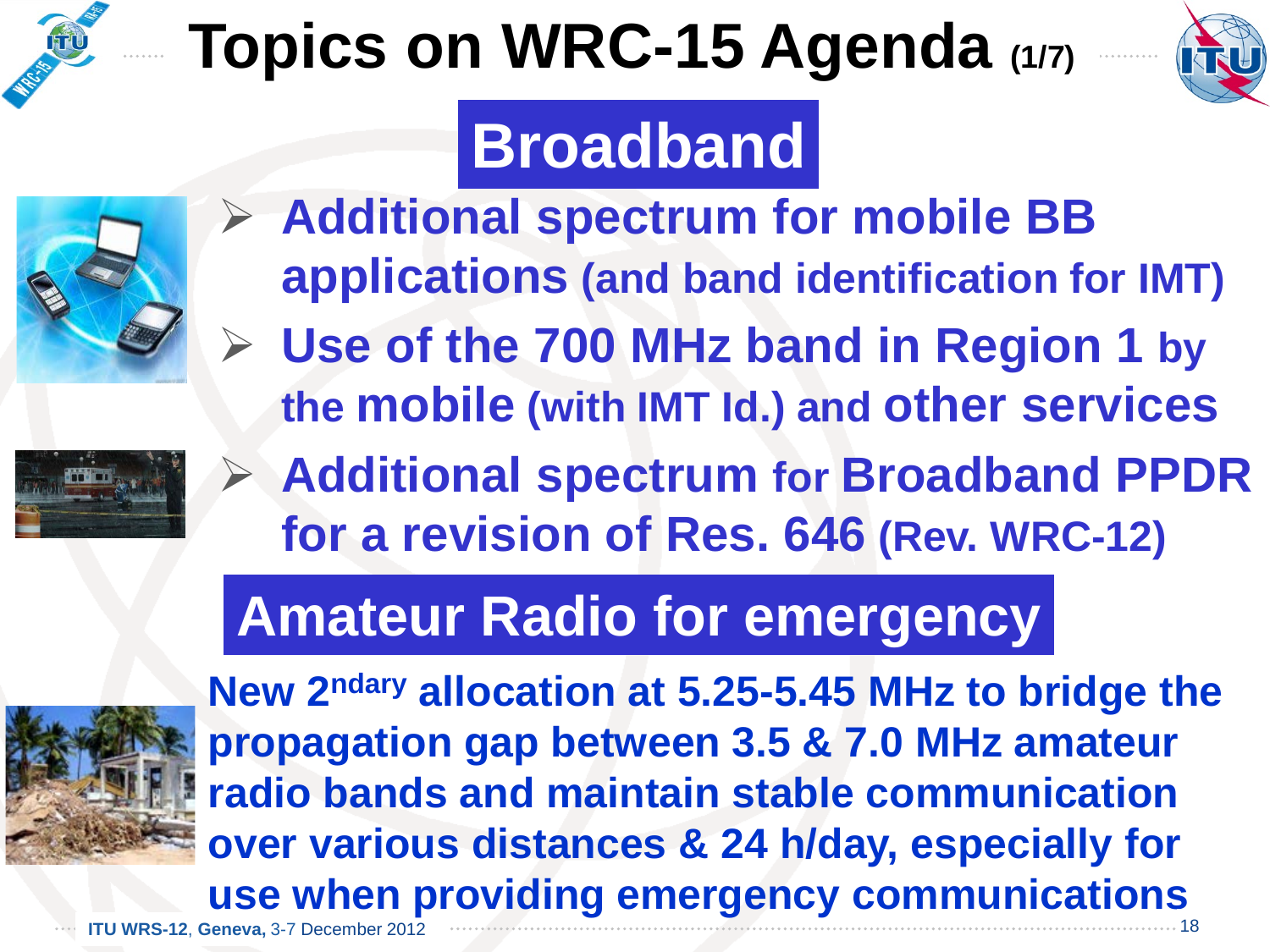## **Topics on WRC-15 Agenda (2/7)**



## **Climate monitoring, weather forecast**

#### **Earth observations**



**New 1mary allocation to EESS (E-to-s) at 7/8 GHz to accommodate** ↑ **&** ↓ **TT&C in the same transponder, increasing efficiency and reducing satellite complexity, [56 MHz] needed**



**Extension of current EESS (active) allocation at 9.3-9.9 GHz by up to 600 MHz within the bands 8.7-9.3 GHz and/or 9.9-10.5 GHz for future high-resolution radars (SAR) to satisfy global environment monitoring of great value for the global community (50 cm resolution → 1200 MHz bandwidth)**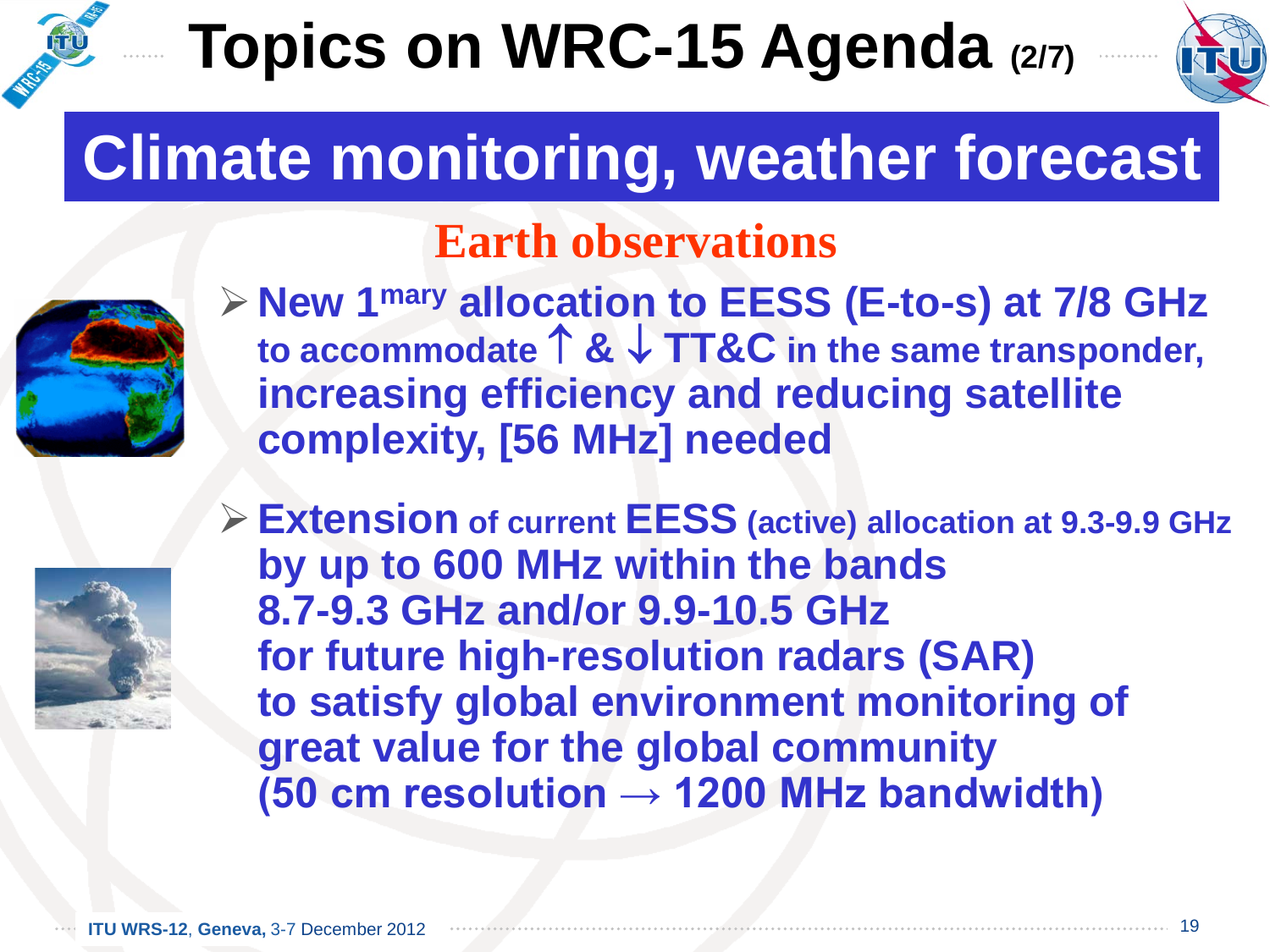

## **Topics on WRC-15 Agenda (3/7)**



### **Space Research**



**Possibility of increasing the 5 km distance limitation & allowing SRS (s-to-s) use of the 410-420 MHz band for proximity operations by space vehicles communication with orbiting manned space vehicle**

## **UTC and leap seconds**



**Feasibility of achieving a continuous reference time-scale, by the modification of Coordinated Universal Time (UTC) or another method**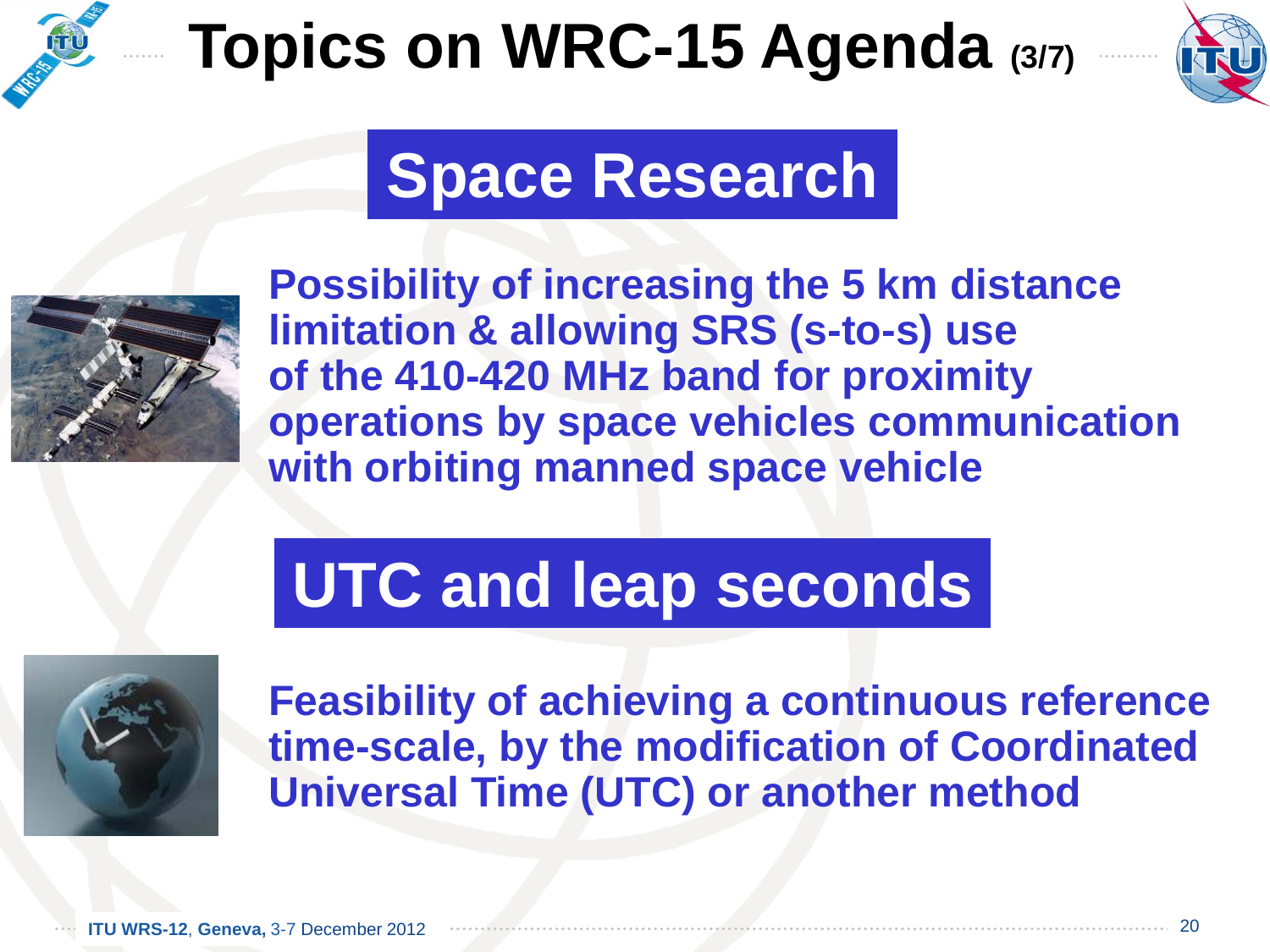

# **Topics on WRC-15 Agenda (4/7)**



## **Aeronautical Issues**



**Unmanned Aircraft Systems – Consider use of FSS bands (not App. 30/30A/30B) for control and non-payload communications of UAS in non-segregated airspaces**



**Consider possible spectrum requirements & regulatory actions, including appropriate aeronautical allocations, to support WAIC**



**ITU WRS-12, Geneva,** 3-7 December 2012 2008 2009 2009 2009 2009 21 21 22 21 22 21 **Consider a primary allocation to the RLS at 77.5-78.0 GHz for automotive applications (with short range high resolution radars) Automotive Radar Applications**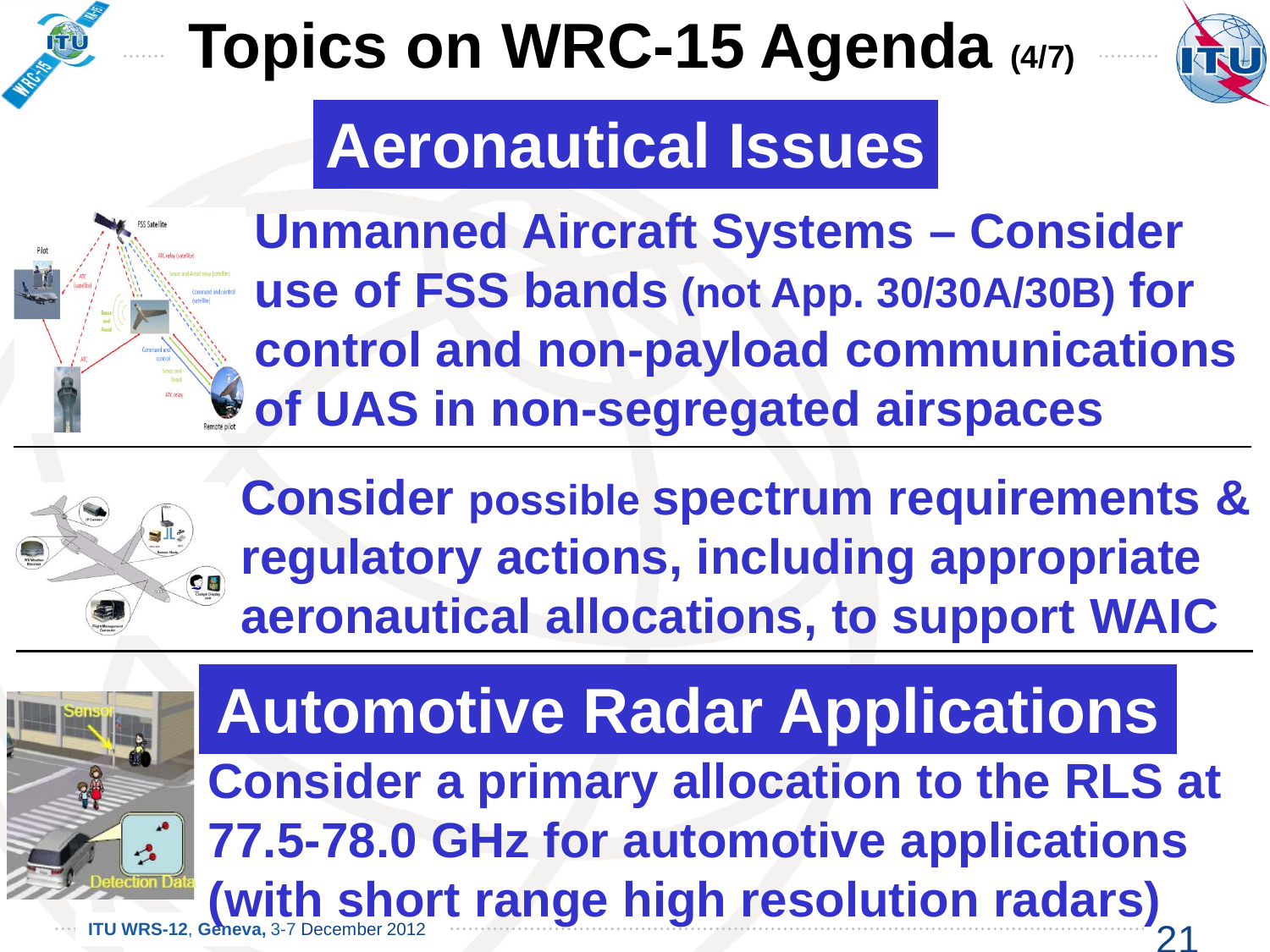

## **Topics on WRC-15 Agenda (5/7)**



## **Maritime Issues**



**Consider spectrum demands for on-board communication stations in the maritime mobile service (MMS) in the UHF band**



**Regulatory provisions & spectrum allocations to enable possible new AIS technology and other new applications to improve maritime radiocommunication**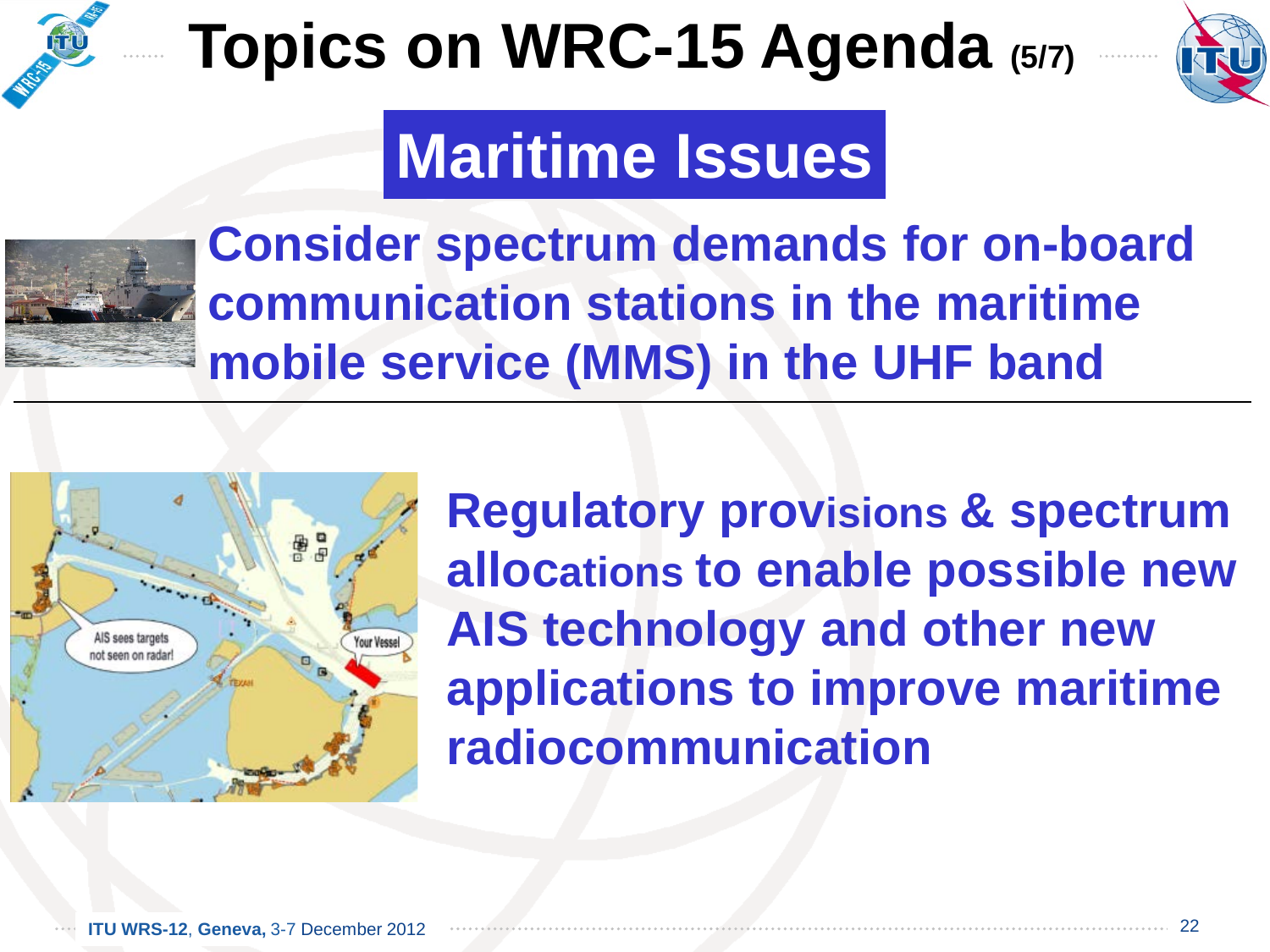

# **Topics on WRC-15 Agenda (6/7)**



## **Satellite communications**

#### **Allocation issues**

#### **Possible additional primary allocations for FSS:**

- **- of 250 MHz (Reg. 1) in E-s & s-E directions within 10-17 GHz to overcome shortfall in spectrum available @ 10-15 GHz**
- **- of 250 MHz (Reg. 2) & 300 MHz (Reg. 3) in E-s direction within 13-17 GHz, to overcome the bandwidth limitation in the E-s direction vs the s-E direction & review the regulatory provisions of current FSS allocations**



**Possible new FSS & MMSS allocations at 7/8 GHz – to increase spectrum available for current & future FSS applications, estimated at ~100 MHz max – for MMSS, to address operations beyond** 

**territorial waters with additional regulatory measures**



**Spectrum requirements & possible additional allocations to MSS, incl. Sat. comp. for BB applications (IMT), 22-26 GHz**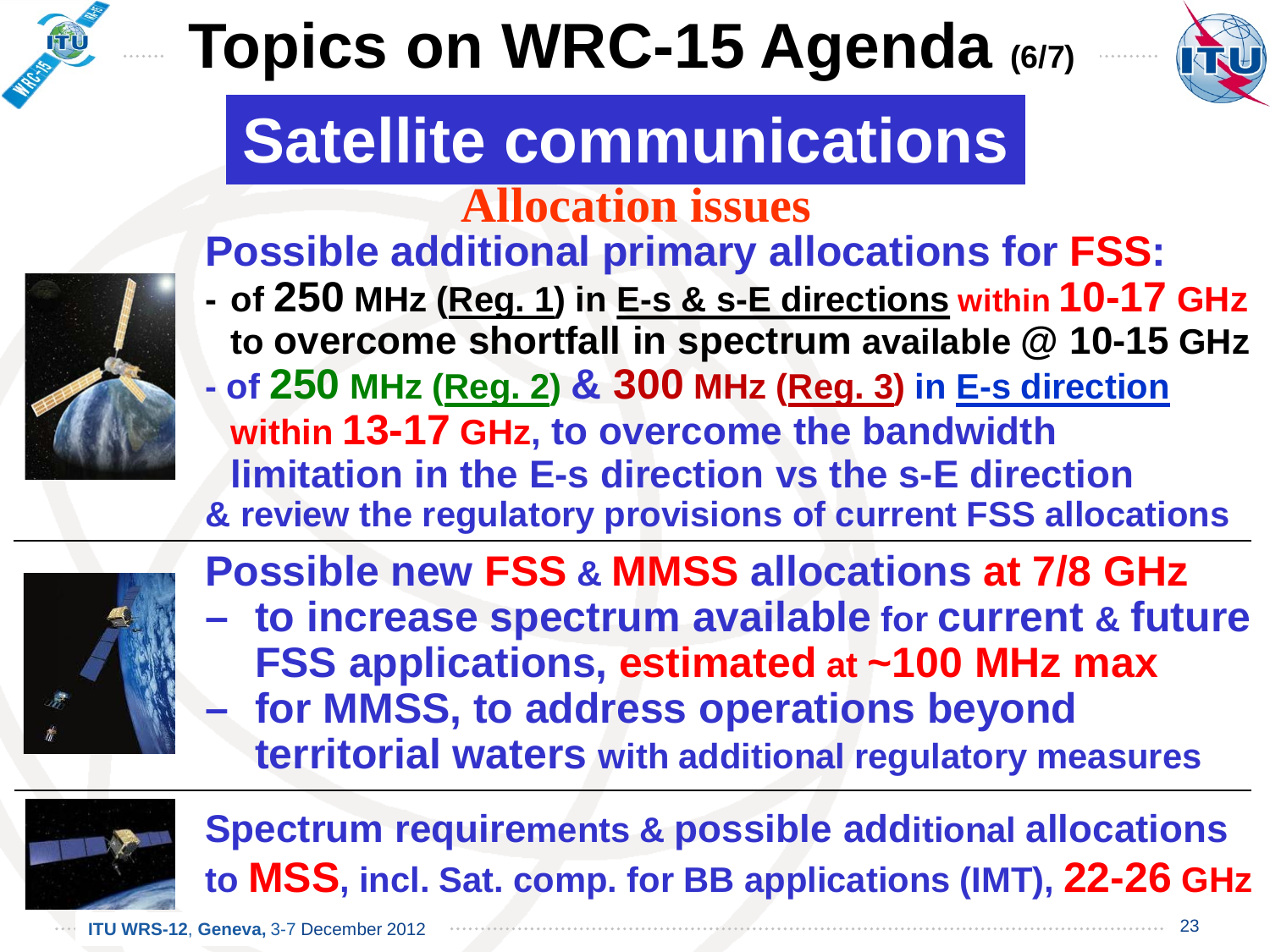

## **Topics on WRC-15 Agenda (7/7)**



## **Satellite communications**

#### **Other issues**



**Review the use of the band 5091-5150 MHz by the FSS (E-to-s) (limited to feeder links of N-GSO MSS systems) → Possible extension of the allocation beyond 2018**



**Review provisions relating to ESVs at 5.925-6.425 & 14-14.5 GHz, to take account of the technological advancements and compatibility improvements**

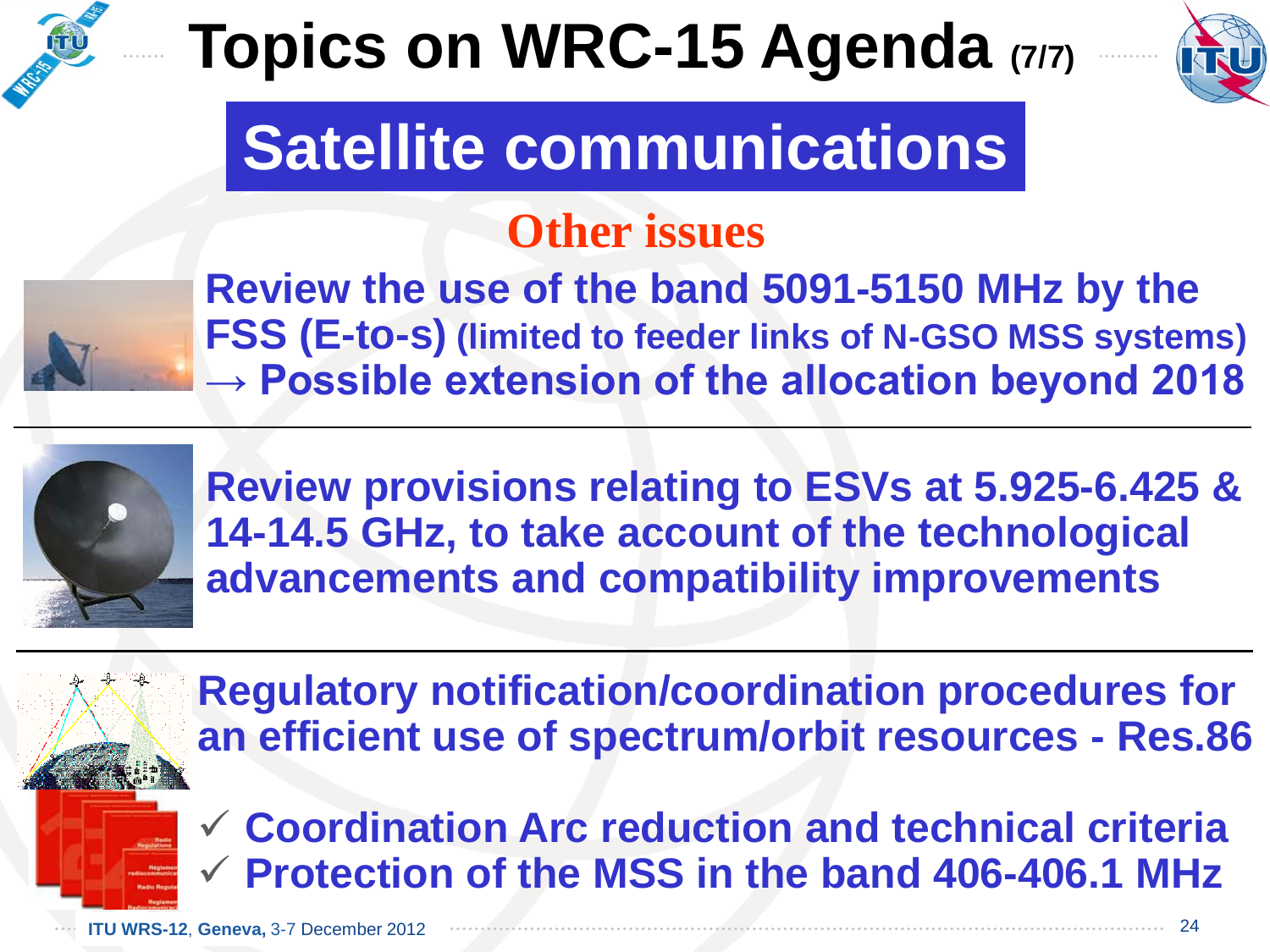## **Other issues for WRC-15**



### **Other satellite issues**

- **Satellite orb. & frequency spectrum to deliver International Public Telecommunication Services in developing countries**
- **FSS ES operation @ 3.4-4.2 GHz, as an aid to safe operation of aircraft & reliable distribution of meteorological information in some Reg. 1 countries Regulatory aspects for nano- & pico-satellites**

## **Spectrum management & general issues**

- **Updating & rearrangement of the RR (excepting Art. 1, 4-9, 11, 13-18, 21-23 & 59) Review of definitions of fixed-service, fixed stations and mobile station Spectrum management guidelines for** 
	- **IFTU WRS-12, Geneva, 3-7 December 2012 except <b>communication** 25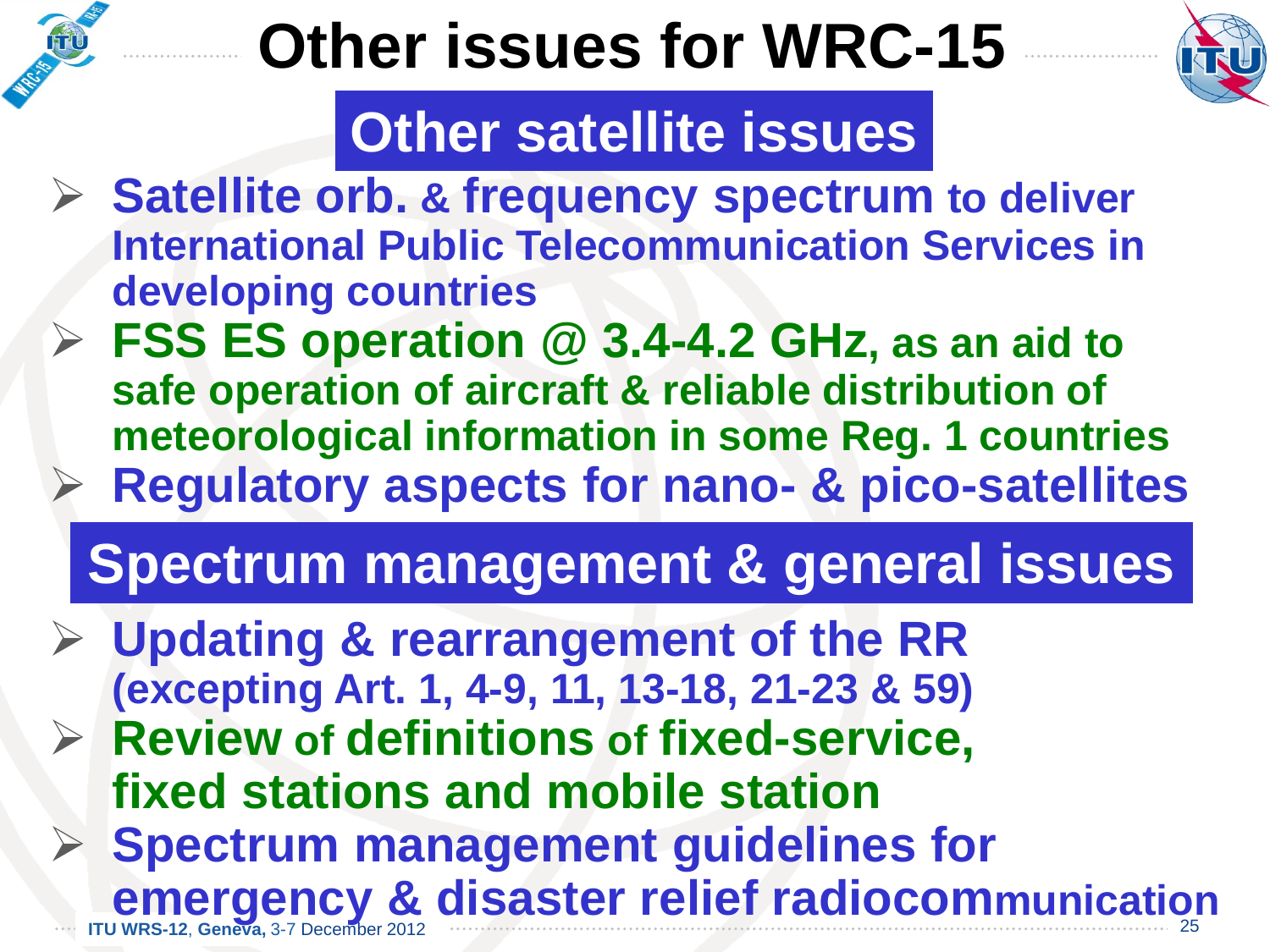

## **WRC-18 preliminary Agenda Resolution 808 (WRC-12)**



**Following issues in addition to standing agenda items on IbR of ITU-R Rec., review of WRC Res. & Rec., Country footnotes, Res.86, BR Dir.'s Report:**



 **Regulatory actions, including spectrum allocations, to support GMDSS modernization and implementation of e-navigation**



 **Appropriate regulatory procedures for notifying satellite networks needed to facilitate the deployment and operation of nano-satellites and pico-satellites**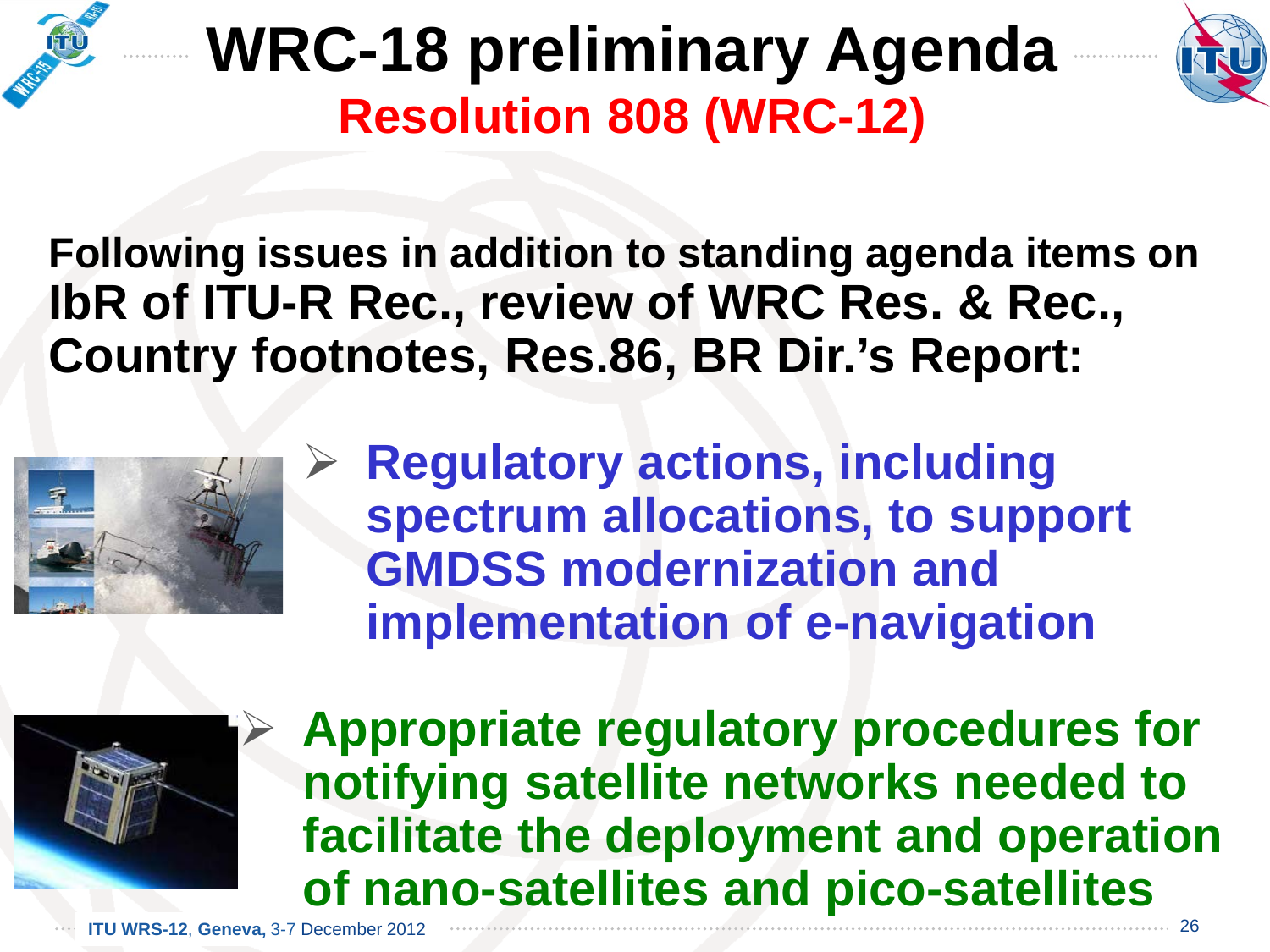<span id="page-26-0"></span>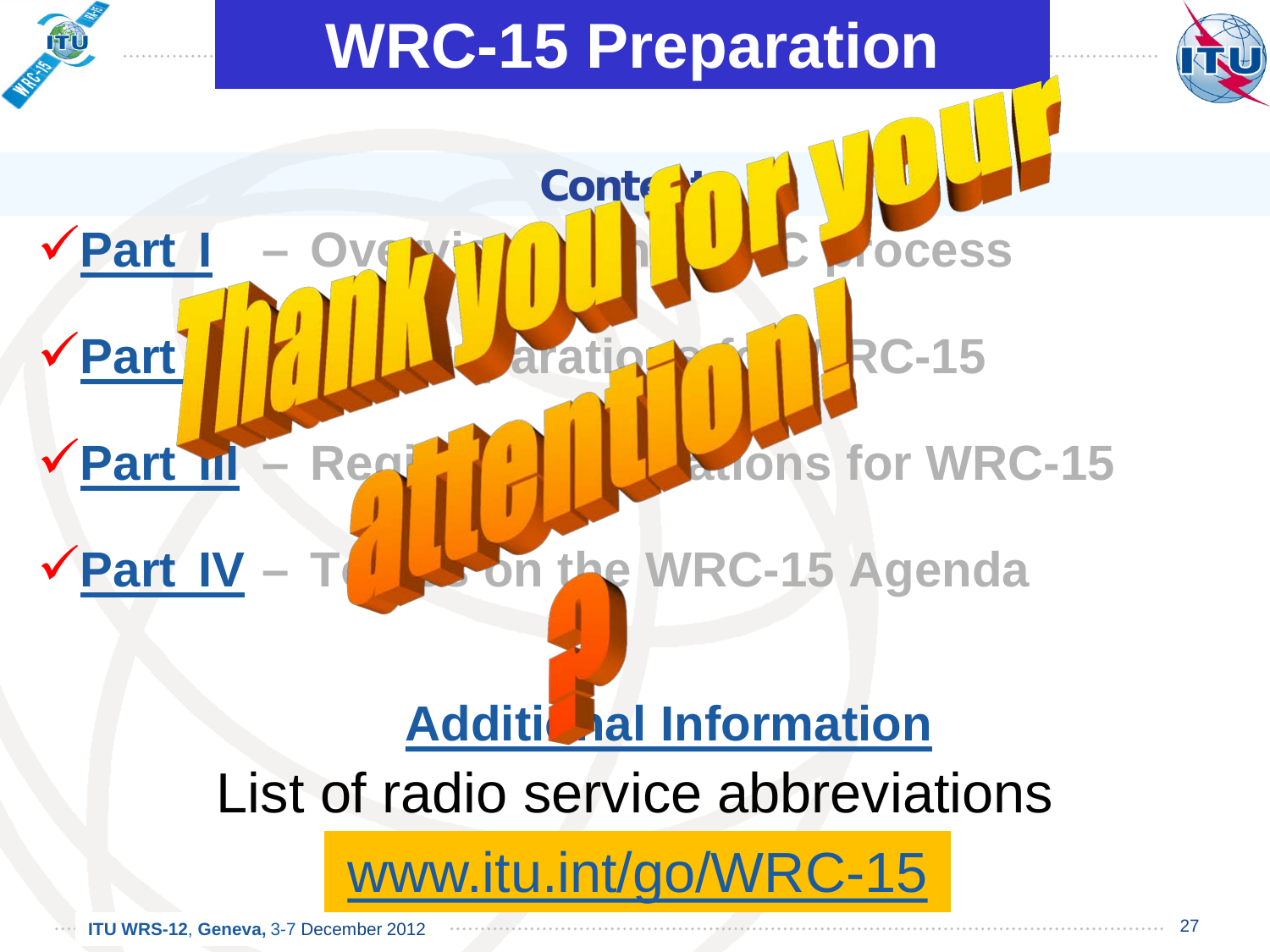## <span id="page-27-0"></span>**List of radio service abbreviations (1)**



| Abbre-<br>viations                                          | <b>Radio services</b>                          | <b>RR</b> definition |  |  |
|-------------------------------------------------------------|------------------------------------------------|----------------------|--|--|
| <b>AMS</b>                                                  | aeronautical mobile service                    | No. 1.32             |  |  |
| AM(R)S                                                      | aeronautical mobile (route) service            | No. 1.33             |  |  |
| <b>AMSS</b>                                                 | aeronautical mobile-satellite service          | No. 1.35             |  |  |
| $AMS(R)$ S                                                  | aeronautical mobile-satellite (route) service  | No. 1.36             |  |  |
| <b>ARNS</b>                                                 | aeronautical radionavigation service           | No. 1.46             |  |  |
| <b>ARNSS</b>                                                | aeronautical radionavigation-satellite service | No. 1.47             |  |  |
| <b>ARS</b>                                                  | amateur service                                | No. 1.56             |  |  |
| <b>ARSS</b>                                                 | amateur-satellite service                      | No. 1.57             |  |  |
| <b>BS</b>                                                   | broadcasting service                           | No. 1.38             |  |  |
| <b>BSS</b>                                                  | broadcasting-satellite service                 | No. 1.39             |  |  |
| <b>EESS</b>                                                 | Earth exploration-satellite service            | No. 1.51             |  |  |
| FS                                                          | fixed service                                  | No. 1.20             |  |  |
| <b>FSS</b>                                                  | fixed-satellite service                        | No. 1.21             |  |  |
| <b>ISS</b>                                                  | inter-satellite service                        | No. 1.22             |  |  |
| <b>LMS</b>                                                  | land mobile service                            | No. 1.26             |  |  |
| <b>LMSS</b>                                                 | land mobile-satellite service                  | No. 1.27             |  |  |
| <b>MetAids</b>                                              | meteorological aids service                    | No. 1.50             |  |  |
| -28<br><b>EXAMPLE 170 WRS-12, Geneva, 3-7 December 2012</b> |                                                |                      |  |  |